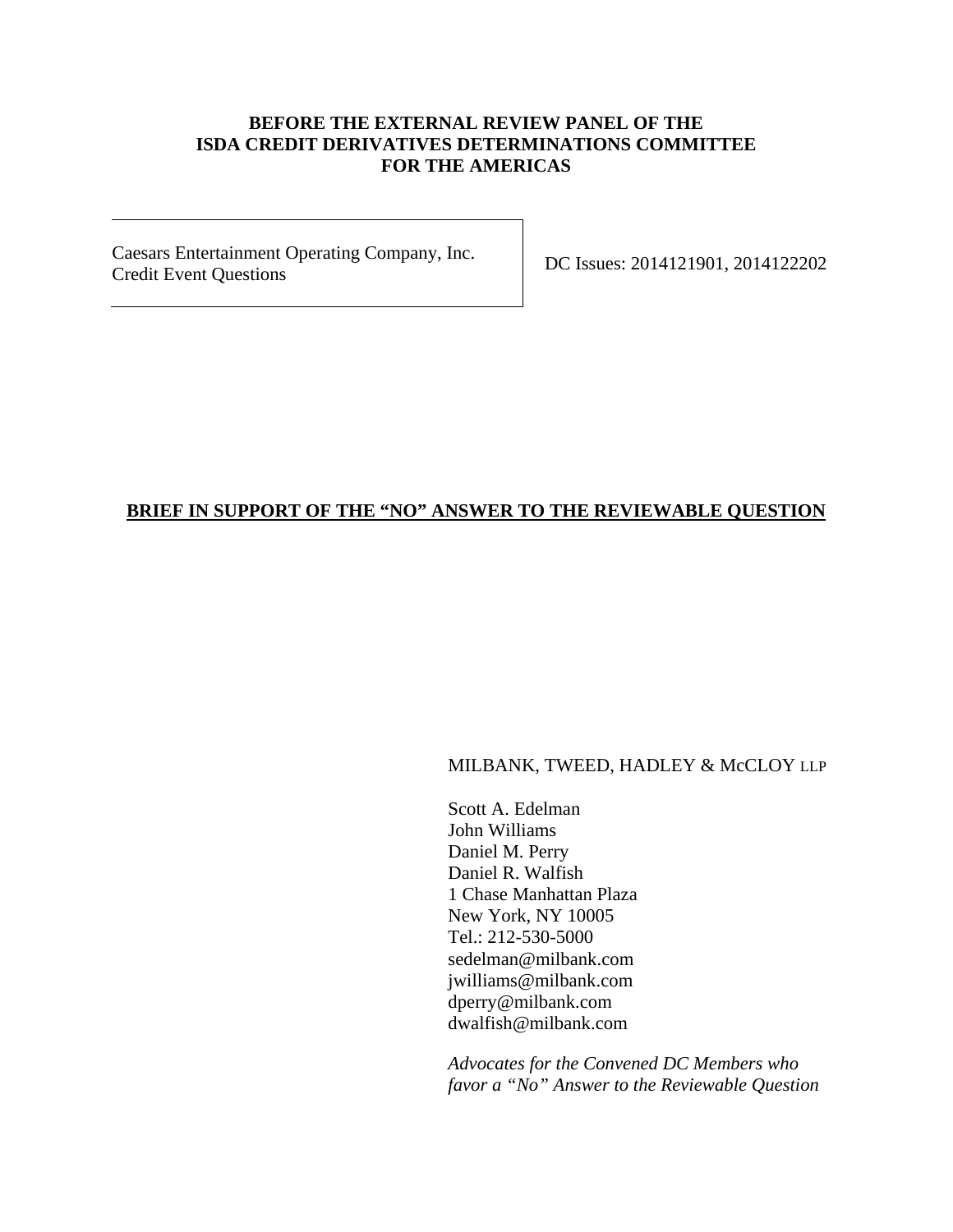# **TABLE OF CONTENTS**

| $\mathbf{I}$ . |           | CEOC FULLY DISCHARGED ITS REDEMPTION OBLIGATION ON TIME  6                                                                                                                           |  |  |  |
|----------------|-----------|--------------------------------------------------------------------------------------------------------------------------------------------------------------------------------------|--|--|--|
|                | A.        |                                                                                                                                                                                      |  |  |  |
|                | <b>B.</b> | There Is No Indication That the Parties Intended To Eliminate the Grace                                                                                                              |  |  |  |
| II.            |           | ARTICLE III OF THE INDENTURE, NOT SECTION 4.01, GOVERNS THE<br>REDEMPTION AND EXPRESSLY ALLOWED CEOC TO DO WHAT IT DID                                                               |  |  |  |
| III.           |           | THE SECOND SENTENCE OF SECTION 4.01, EVEN ASSUMING IT APPLIES<br>TO A REDEMPTION, IS NOTHING MORE THAN A SAFE HARBOR FOR<br>DEEMING PRINCIPAL AND INTEREST PAID ON A CERTAIN DATE 14 |  |  |  |
| IV.            |           | EVIDENCE OF MARKET UNDERSTANDING UNDERMINES THE MINORITY                                                                                                                             |  |  |  |
|                |           |                                                                                                                                                                                      |  |  |  |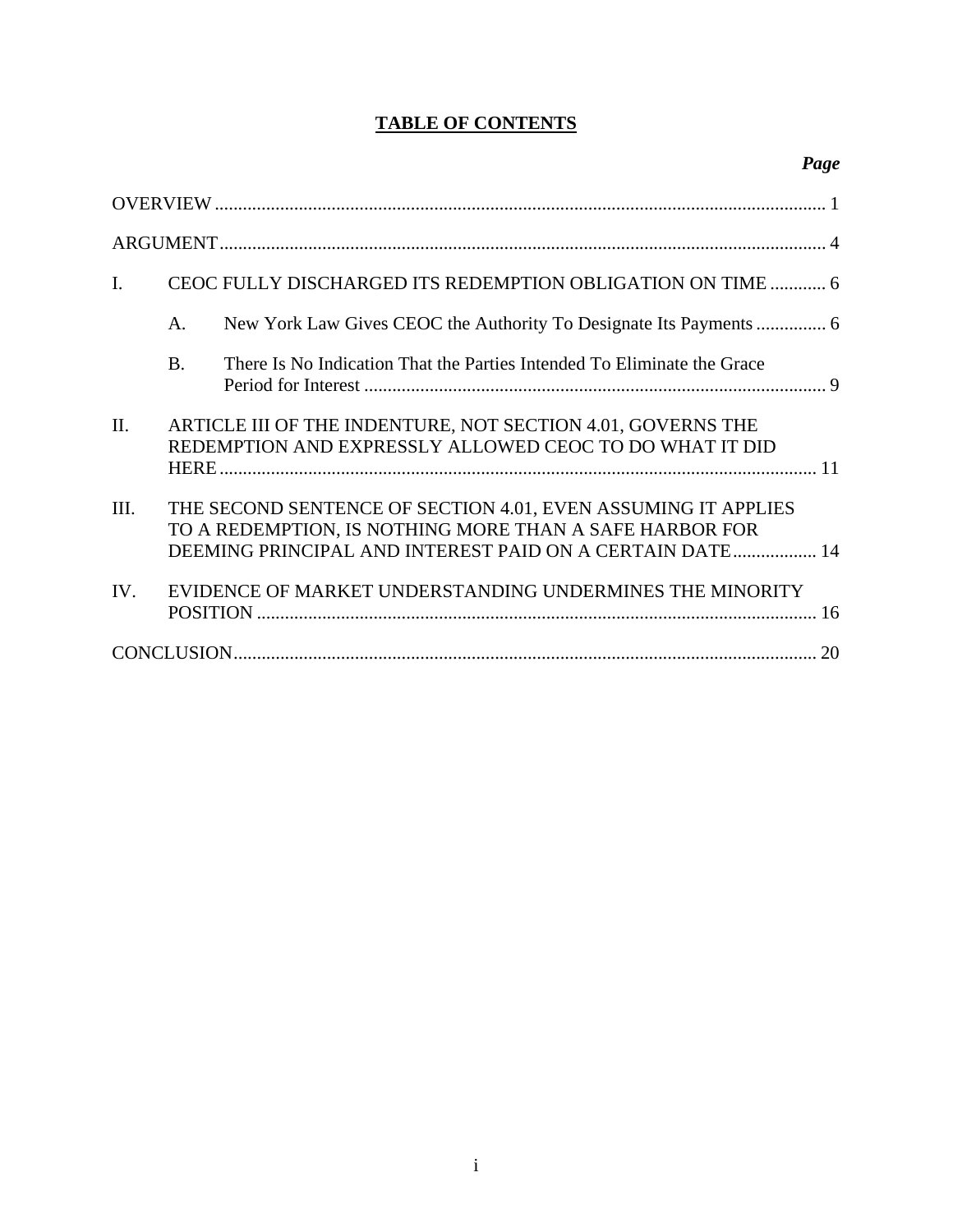# **TABLE OF AUTHORITIES**

| <b>CASES</b>                                              | PAGE(S) |
|-----------------------------------------------------------|---------|
| Alden Mgmt. Servs., Inc. v. Chao,                         |         |
| Bailey v. Fish & Neave,                                   |         |
| Bank of Cal. v. Webb,                                     |         |
| Beal Sav. Bank v. Sommer,                                 |         |
| Beyer Bros. of L.I. Corp. v. Kowalevich,                  |         |
| Capital Ventures Int'l v. Republic of Arg.,               |         |
| Cent. Nat'l Bank of Canajoharie v. Paton,                 |         |
| Chem. Bank & Trust Co. v. Prudence-Bonds Corp.,           |         |
| Chesapeake Energy Corp. v. Bank of N.Y. Mellon Trust Co., |         |
| Christiana Gen. Ins. Corp. v. Great Am. Ins. Co.,         |         |
| Corhill Corp. v. S.D. Plants, Inc.,                       |         |
| DiMare Homestead, Inc. v. Alphas Co. of N.Y., Inc.,       |         |
| Dispatch Automation, Inc. v. Richards,                    |         |
| Ellington v. EMI Music, Inc.,                             |         |
| Fifty States Mgmt. Corp. v. Pioneer Auto Parks, Inc.,     |         |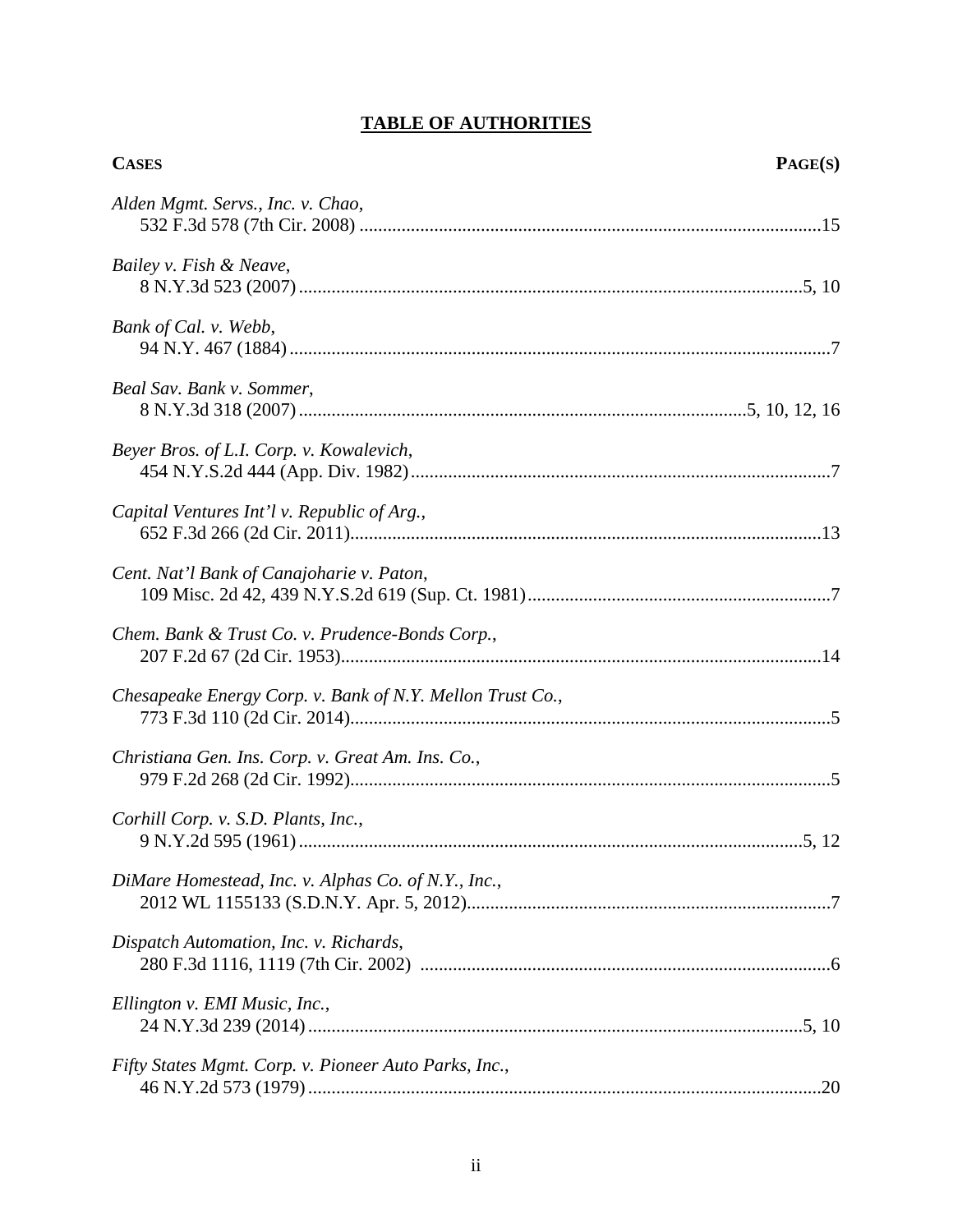| Fishman v. LaSalle Nat'l Bank,                                            |
|---------------------------------------------------------------------------|
| God's Battalion of Prayer Pentecostal Church, Inc. v. Miele Assocs., LLP, |
| Greenfield v. Philles Records, Inc.,                                      |
| Home & City Sav. Bank v. Bilinski,                                        |
| IBJ Schroder Bank & Trust Co. v. Fairfield Communities, Inc.,             |
| In re AMR Corp.,                                                          |
| Kaiser Aluminum Corp. v. Matheson,                                        |
| Koninklijke Philips Electronics N.V. v. Cinram Int'l, Inc.,               |
| Law Debenture Trust Co. v. Maverick Tube Corp.,                           |
| Lehigh & Hudson River Ry. Co. v. Comm'r of Internal Revenue,              |
| Lines v. Bank of Am. Nat'l Trust & Sav. Ass'n,                            |
| M&G Polymers USA, LLC v. Tackett,                                         |
| Muzak Corp. v. Hotel Taft Corp.,                                          |
| N. German Lloyd v. Guar. Trust Co.,                                       |
| N.Y. Tel. Co. v. State,                                                   |
| Nat'l Bank of Newburgh v. Bigler,                                         |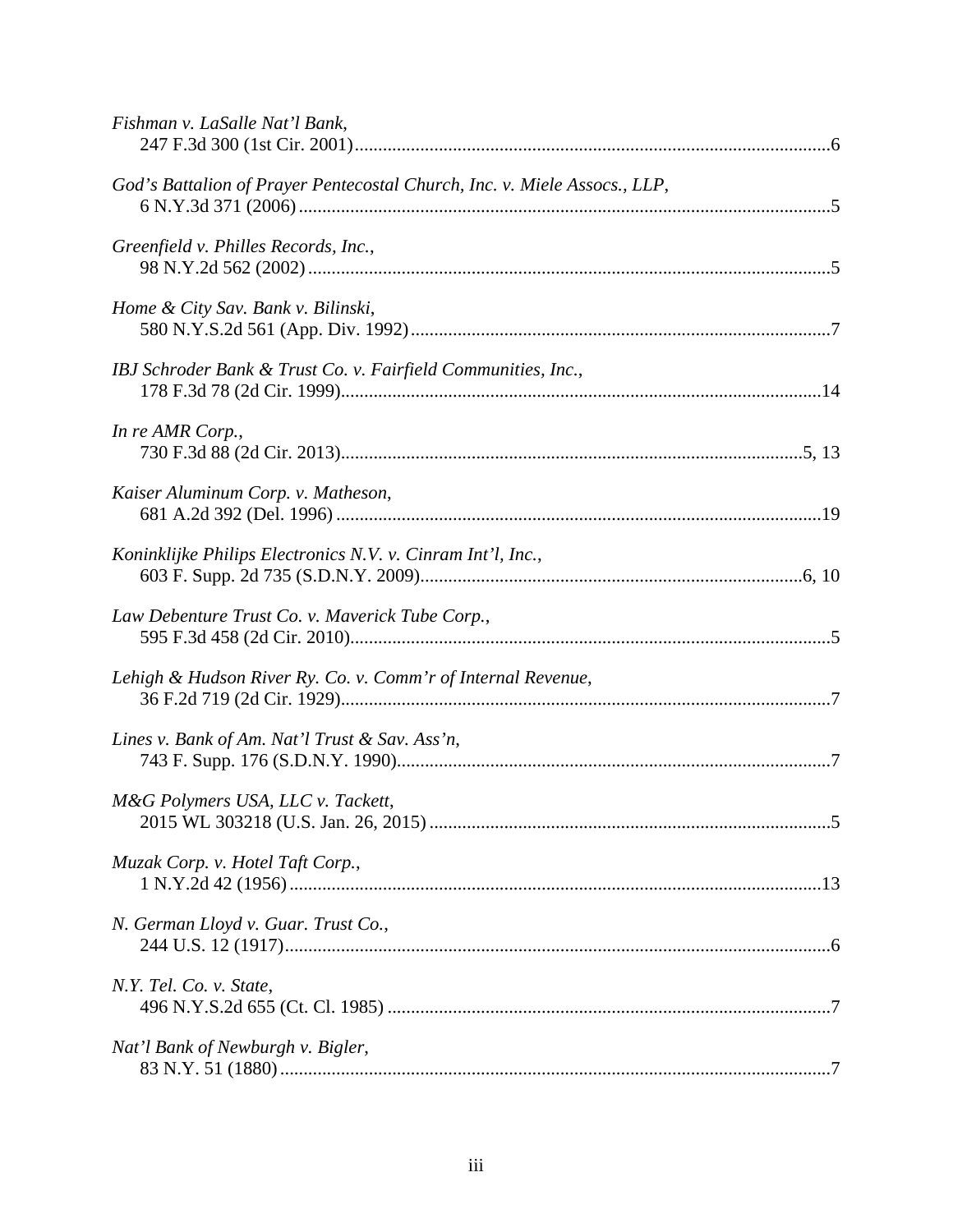| NML Capital v. Republic of Arg.,                                     |  |
|----------------------------------------------------------------------|--|
| Progress Bulk Carriers v. Am. S.S. Owners Mut. Prot. & Indem. Ass'n, |  |
| Prudence Realization Corp. v. Jackson,                               |  |
| Rosen's Café, LLC v. 51st Madison Gourmet Corp.,                     |  |
| Slamow v. Delcol,                                                    |  |
| Snide v. Larrow,                                                     |  |
| Triax Capital Advisors, LLC v. Rutter,                               |  |
| Two Guys from Harrison-N.Y. v. S.F.R. Realty Assocs.,                |  |
| Twp. of Tinicum v. U.S. Dep't of Transp.,                            |  |
| U.S. Naval Institute v. Charter Commc'ns, Inc.,                      |  |
| <b>OTHER AUTHORITIES</b>                                             |  |
|                                                                      |  |
|                                                                      |  |
|                                                                      |  |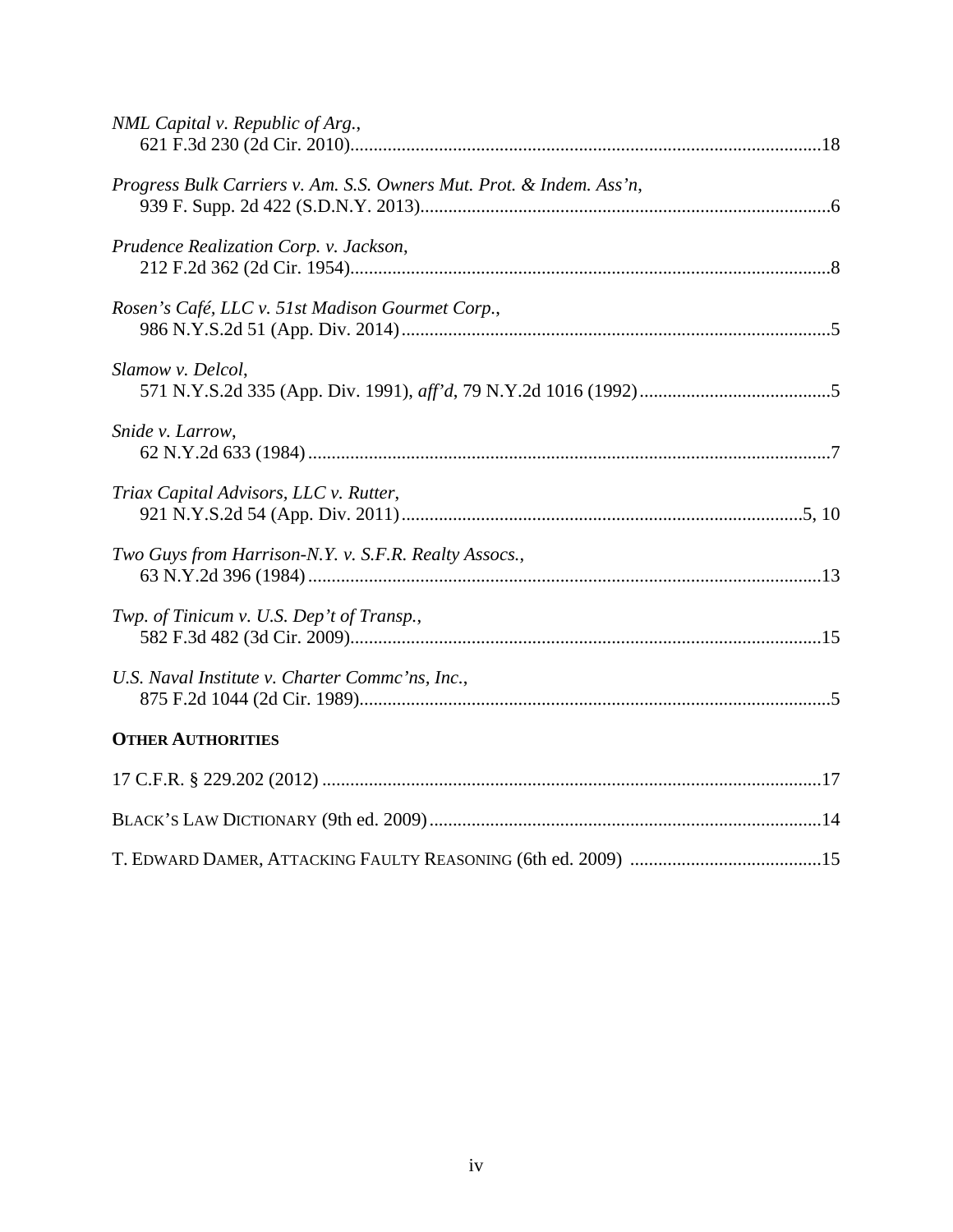#### **OVERVIEW<sup>1</sup>**

On December 15, 2014, two distinct obligations of Caesars Entertainment Operating Company, Inc. ("CEOC") pertaining to Notes ("Notes") issued under a December 24, 2008 Indenture ("Indenture") were scheduled to come due. The first, which we refer to as the "Redemption," was a partial redemption designed to facilitate advantageous tax treatment for the benefit of CEOC.<sup>2</sup> The Redemption consisted of \$17.6 million principal plus accrued interest thereon (in total approximately \$18.5 million). CEOC's second obligation was a regularly scheduled semi-annual installment of interest of \$41.3 million (the "Interest Installment").<sup>3</sup>

CEOC satisfied the Redemption obligation on December 12, one business day before the due date. In its own words, CEOC:

deposited funds in an amount equal to the required redemption amount with Delaware Trust Company, as paying agent under the December 2008 Indenture (the "Paying Agent") to fund the payment of the redemption price, and directed the Paying Agent to apply the deposited funds on December 15, 2014 to pay the redemption price. The deposit of the redemption price with the Paying Agent on December 12, 2014 satisfied in full CEOC's obligation to pay the redemption price under the December 2008 Indenture. CEOC is not aware of any legitimate basis to claim that it is in default of its obligations to pay the redemption price under the 2008 Indenture.

Ex. D. These actions complied to the letter with the Indenture provisions governing

redemptions, notably Section 3.07 of the Indenture. CEOC, however, made a decision, which

CEOC clearly announced to the market, to defer paying the Interest Installment. CEOC did so in

reliance on a contractual 30-day grace period for the payment of interest in Section 6.01(a) of the

<sup>1</sup> Publicly available material submitted as exhibits to this Brief are compiled in the accompanying Appendix.

 $2^{2}$  To prevent the Notes from constituting an "applicable high-yield debt obligation" (AHYDO) under the U.S. tax laws, the terms of the Notes required CEOC to make certain early redemptions of principal. *See*  Forms of Note, Exhibits A-1, A-2, B-1, B-2 to Indenture, at ¶ 6 (Ex. B). This feature preserved CEOC's ability to fully deduct the yield on the Notes.

<sup>&</sup>lt;sup>3</sup> See CEOC Form 8-K dated Dec. 16, 2014 (Ex. D); CEOC Form 8-K dated December 15, 2014 (Ex. C); Dec. 16, 2014 Notice from Trustee to Noteholders (Ex. E).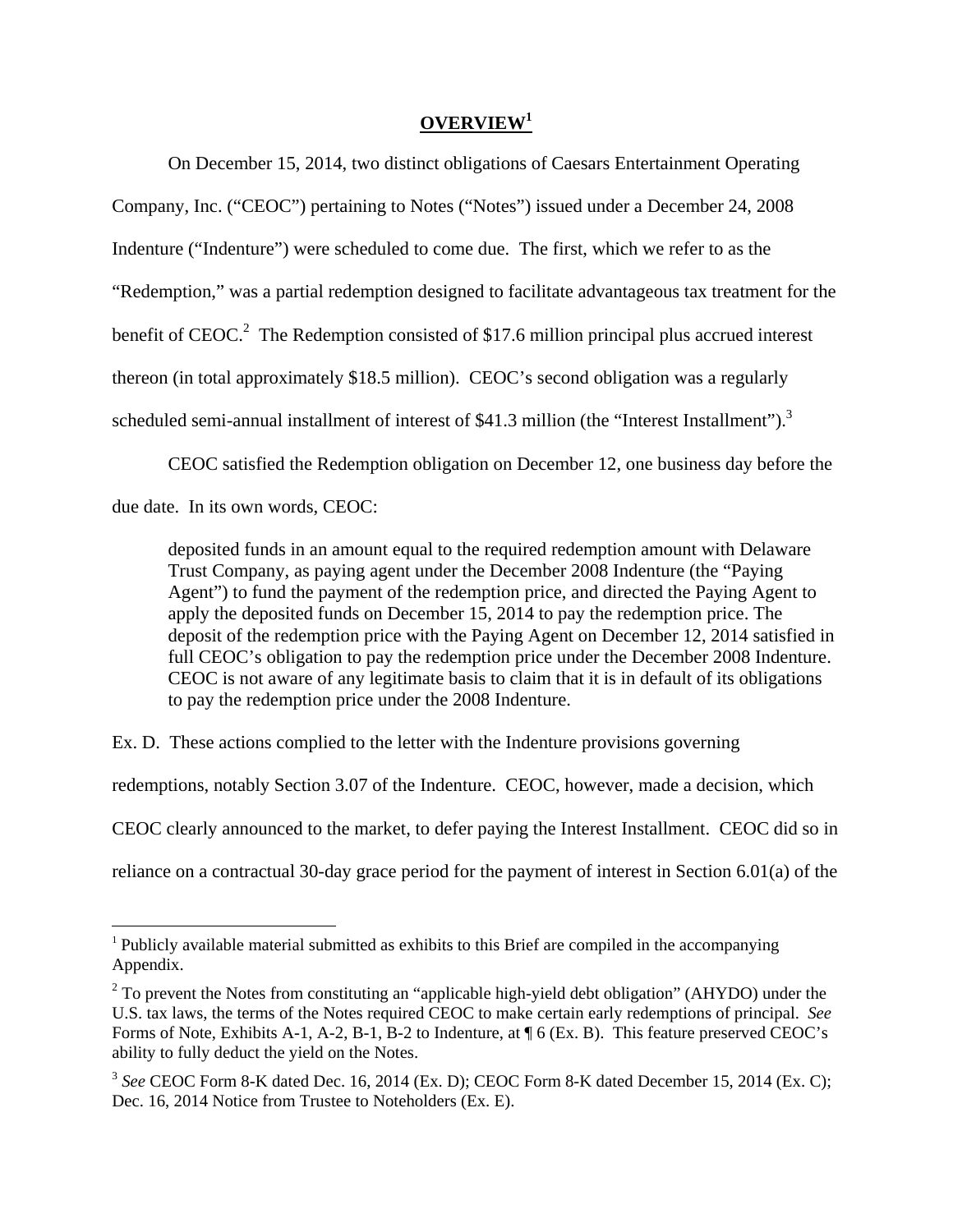Indenture (*see* Exs. C, E). The question for review is whether this payment immediately generated a Failure to Pay Credit Event.

A Failure to Pay is defined as follows:

"Failure to Pay" means, *after the expiration of any applicable Grace Period* . . ., the failure by the Reference Entity to make, when and where due, any payments in an aggregate amount of not less than the Payment Requirement<sup>[4]</sup> under one or more Obligations, in accordance with the terms of such Obligations at the time of such failure.

2003 ISDA Credit Derivatives Definitions ("Definitions") § 4.5 (emphasis added) (Ex. F).<sup>5</sup> Distinct from the terms related to installments of interest, there is no grace period for principal obligations. *Compare* Indenture § 6.01(b) *with id*. § 6.01(a). It is not disputed that CEOC, one business day before the December 15 due date for the Redemption, deposited funds equal to the amount of the Redemption with instructions to allocate the funds to the Redemption. With respect to the Interest Installment, CEOC made a deliberate decision to rely on the grace period in the Indenture. Based on the plain language of the Indenture, no Event of Default arose on December 15, and that is how market participants—including the Trustee—understood the situation at the time.<sup>6</sup> For example, after December 15, all three rating agencies announced that they were downgrading's CEOC's debt because of the missed interest payment. They all noted

 $\overline{a}$ <sup>4</sup> It is undisputed that the Payment Requirement threshold, as relevant here \$1 million (*see* Ex. F  $\S$  4.8(d)), has been met.

<sup>&</sup>lt;sup>5</sup> The credit default swaps ("CDS") on CEOC's obligations are governed by the 2003 Definitions, and therefore we cite those, despite the reference in the Reviewable Question and Statement of Facts to the 2014 Definitions, *see* Ex. K at 1 n.1. The definitions of Failure to Pay in the two versions are substantially identical; nor are we aware of any other difference between the Definitions that is material here.

 $6$  In the days leading up to December 15, Debtwire, citing sources close to the Noteholders, reported that "with no grace period if the company misses a scheduled principal paydown, it would benefit Caesars to make the AHYDO payment even if it opts to enter a 30-day grace period on the coupons." Paunie Samreth, *Caesars 2008 second liens contact trustee, latch on to AHYDO language to force coupon payment*, DEBTWIRE (Dec. 10, 2014) (Ex. L). Similarly, the Trustee, in informing CEOC of the basis for its pro rata distribution, *see* footnote 24 below, cited only the (here irrelevant) October 15 defaults alleged by certain Noteholders—*not* Section 4.01 of the Indenture.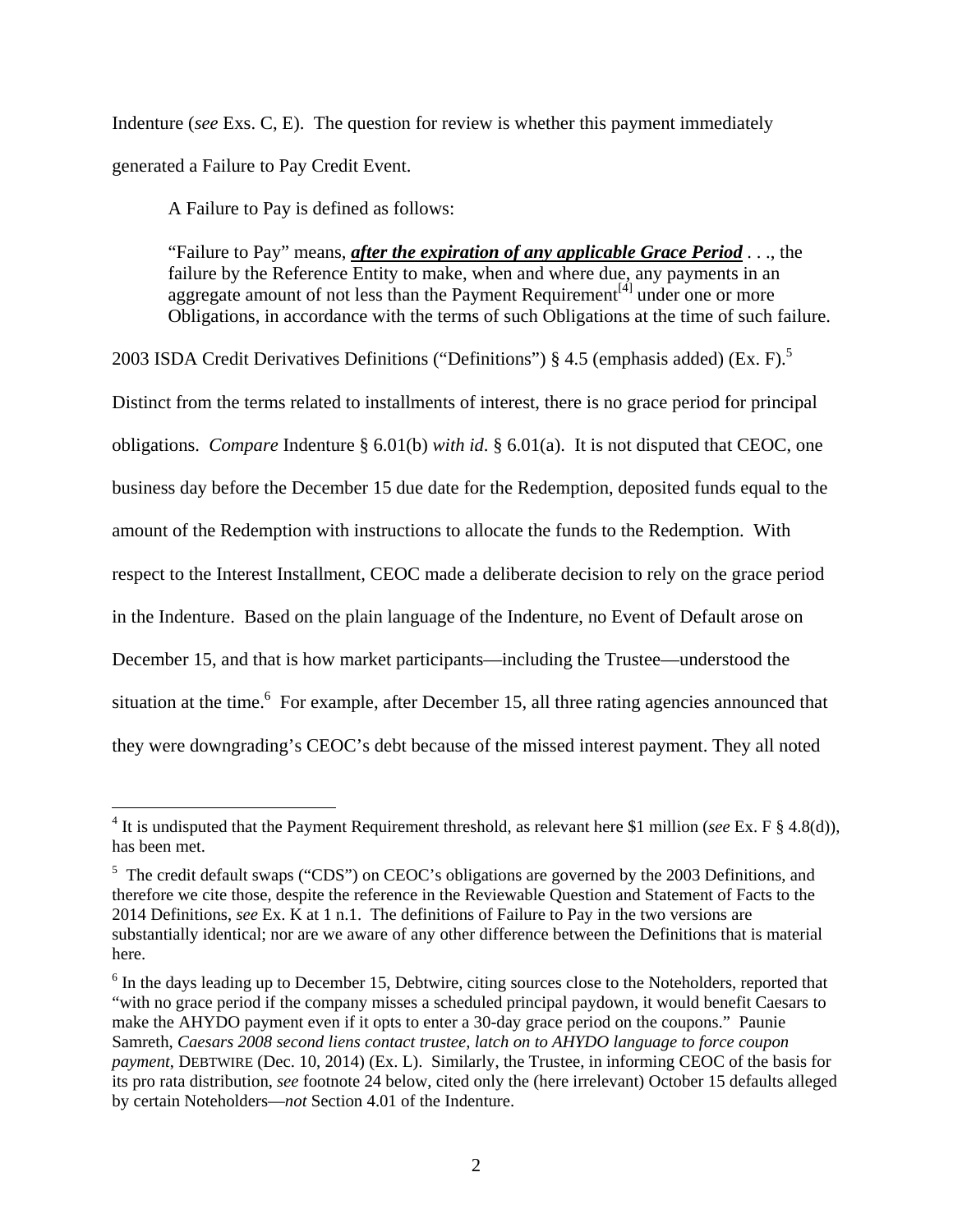that the missed *interest* payment was subject to a 30-day grace period and made no mention of a supposedly missed principal payment.<sup>7</sup> Similarly, from the perspective of the ISDA Definitions, no Failure to Pay occurred because (a) the Redemption was paid "in accordance with the terms" of the Indenture and Notes, and (b) an "applicable Grace Period" covering the Interest Installment had not yet expired on December 15.

On December 19 and 22, however, ISDA's Credit Derivatives Determinations Committee for the Americas ("DC"), received anonymous submissions (Exs. G, H) (the "Submissions") arguing in relevant part that a single sentence in Section 4.01 of the Indenture transformed CEOC's nonpayment of the Interest Installment on December 15 into a failure to pay the Redemption, resulting in an immediate Event of Default and Failure to Pay. This position has not, to our knowledge, been advanced by any of the actual holders of the Notes in cash form. And the DC did not accept the position advanced by the Submissions: ten of its members voted that no Credit Event had occurred while five voted that a Credit Event had occurred. (*See* Ex. I.) We refer to these camps respectively as the "Majority" and "Minority." Under the DC's Rules ("Rules"), the question was then referred for external review. (*See* Ex. J § 4.1(a); Ex. K (reference to external review panel)).

The panel should decide that no Failure to Pay Credit Event occurred. Unlike the Redemption, a missed interest installment payment could not ripen into a Failure to Pay until 30 days had passed. CEOC had the right under the Indenture and operative New York law to designate its funds as a redemption rather than an installment of interest. Rather than reading the Indenture as a whole and attempting to give meaning to all provisions as New York law requires, the Minority bases its argument on a hypertechnical reading of a single sentence in Section 4.01,

<u>.</u>

<sup>7</sup> *See, e.g.*, Ex. M (Moodys press release); Ex. N (S&P report); Ex. O (Fitch press release).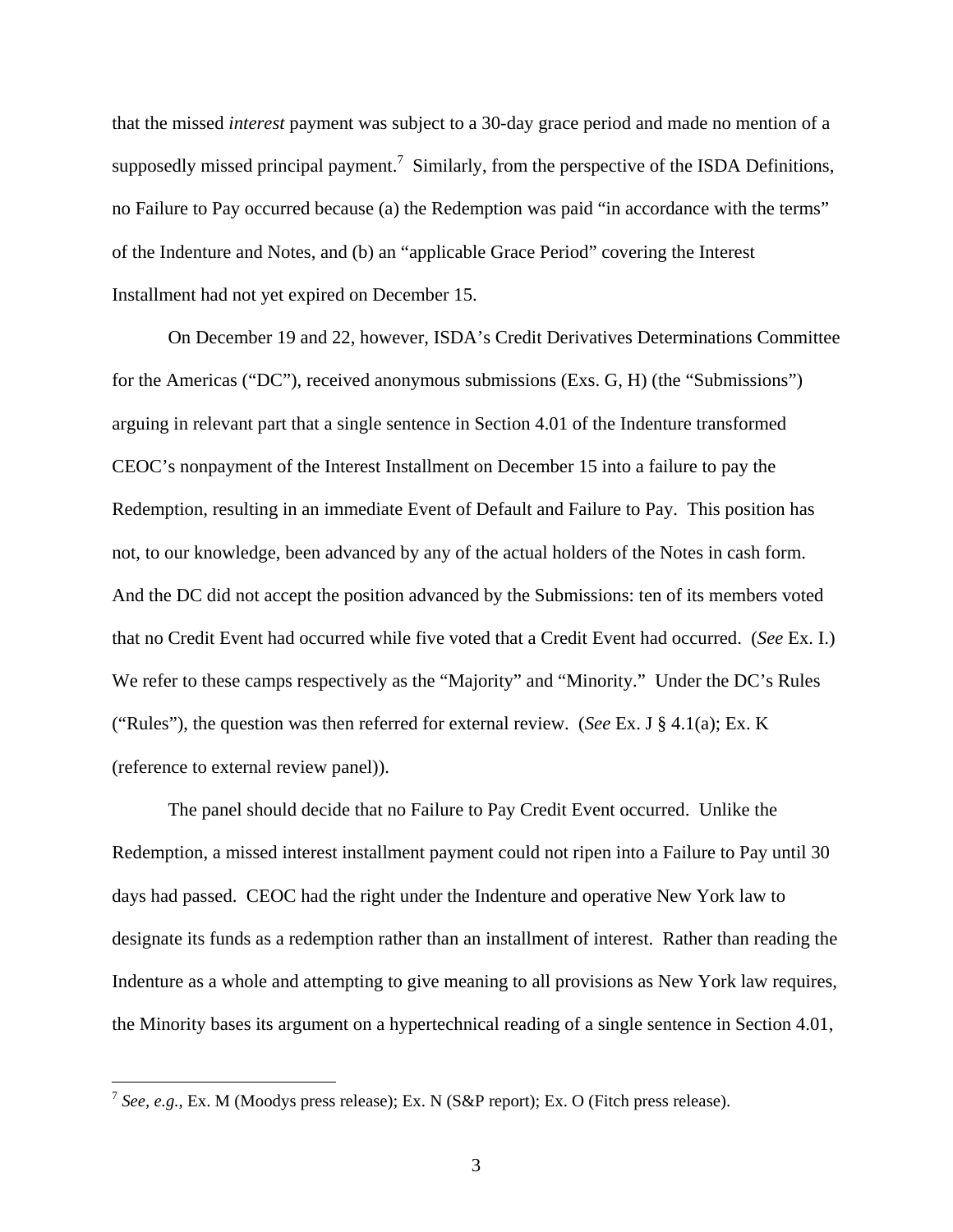erroneously contending that the sentence provides that the 30-day grace period for interest does not exist when an interest installment comes due on the same date as a redemption of principal.

Nothing in Section 4.01 remotely suggests that it was intended to override the 30-day grace period for interest payments expressly afforded to the borrower in Section 6.01(a). Section 4.01 is a covenant to pay, the breach of which results in overdue interest accruing on unpaid amounts. The Minority's position would lead to a commercially irrational outcome. There would have been no sensible rationale for carving out an exception to the grace period for interest installments whenever one happens to come due simultaneously with a principal payment. And, had the parties intended to do so, they would have done so directly, with an express carveout in Section 6.01(a) or an addition to Section 6.01(b), rather than through a single opaque sentence in Section 4.01.

The Minority's narrow, technical reading of the second sentence of Section 4.01 fails for other reasons as well. First, the plain terms of the Indenture (read as a whole) make clear that the Redemption was governed not by Section 4.01, but by Article III, which expressly allowed CEOC to satisfy its redemption obligation in the manner it did here. Second, even if Section 4.01 were to apply, the sentence at issue simply creates a safe harbor—not a prerequisite—for the payment covenant to be deemed satisfied on a given due date. Here the Redemption payment was effectuated by CEOC one business day before the due date. Finally, there is nothing in the public disclosures for this and similar transactions to suggest that the parties intended the bizarre outcome advanced by the Minority.

#### **ARGUMENT**

 The Indenture and Notes are governed by New York law (*see* Ex. A § 13.09; Ex. B § 20), which the panel is bound to apply. *See* Ex. J (Rules) § 4.6(e). Under New York law, the "fundamental" principle in interpreting a contract such as the Indenture and Notes is that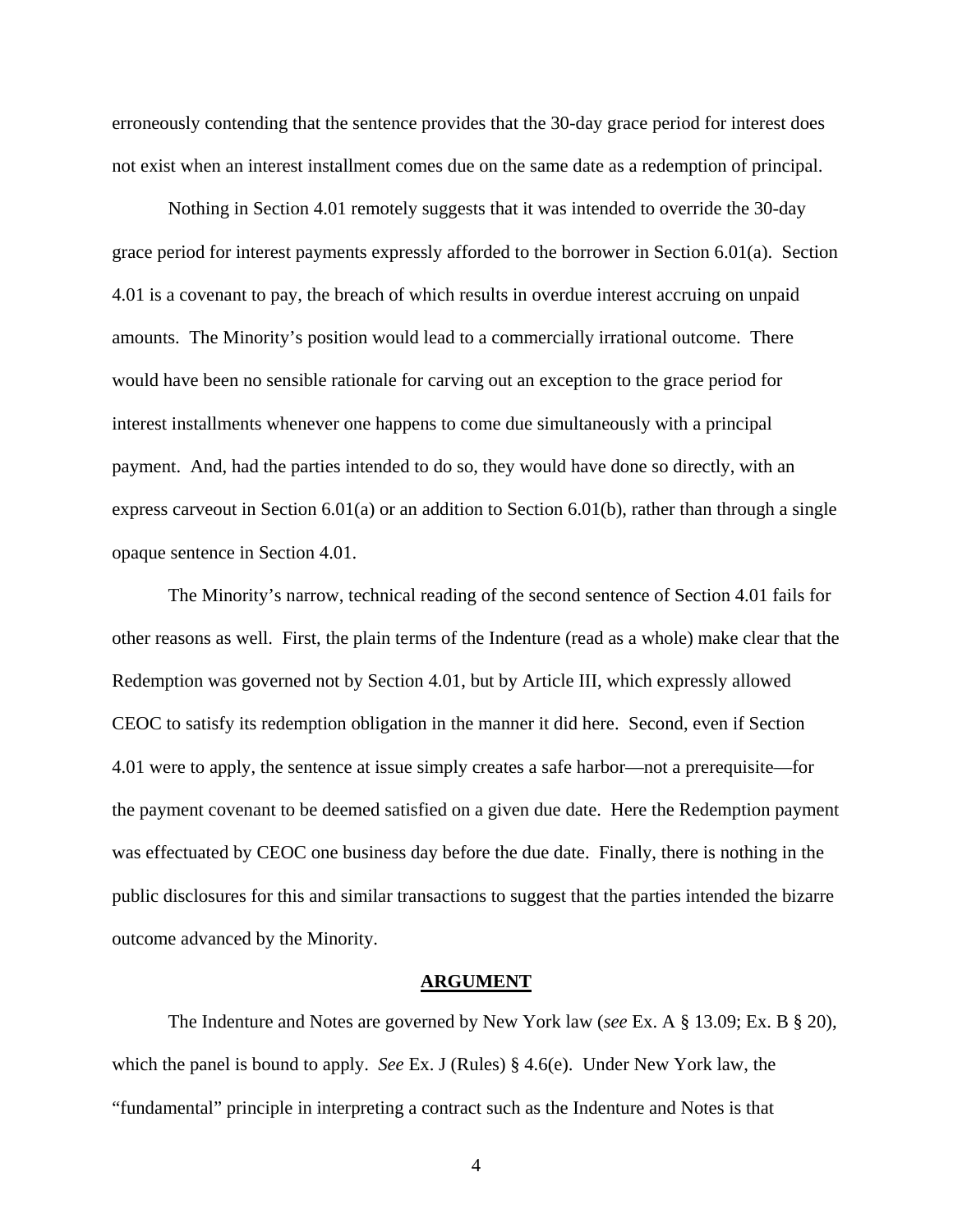"agreements are construed in accord with the parties' intent." *Greenfield v. Philles Records, Inc.*, 98 N.Y.2d 562, 569 (2002).

If a written contract is unambiguous, $<sup>8</sup>$  the intent must be found within its four corners,</sup> "giving a *practical* interpretation to the language employed and reading the contract *as a whole*."  $E.g.,$  *Ellington v. EMI Music, Inc.*, 24 N.Y.3d 239, 244 (2014) (emphases added).<sup>9</sup> Reading a contract as a whole "ensure[s] that undue emphasis is not placed upon particular words and phrases." *Bailey v. Fish & Neave*, 8 N.Y.3d 523, 528 (2007). A contract should be read to give meaning to all of its provisions, and to avoid making part of the contract meaningless. *E.g.*, *Beal Sav. Bank*, 8 N.Y.3d at 324; *God's Battalion of Prayer Pentecostal Church, Inc. v. Miele Assocs., LLP*, 6 N.Y.3d 371, 374 (2006); *Corhill Corp. v. S.D. Plants, Inc.*, 9 N.Y.2d 595, 599 (1961)*.* "Under New York law, 'a specific provision . . . governs the circumstance to which it is directed, even in the face of a more general provision.'" *In re AMR Corp.*, 730 F.3d 88, 99 (2d Cir. 2013) (citation omitted).

<sup>&</sup>lt;sup>8</sup> As will be seen below, the Indenture is unambiguous. Generally speaking, a contract is ambiguous only if it is *reasonably* susceptible to more than one interpretation. *See, e.g.*, *Ellington v. EMI Music, Inc.*, 24 N.Y.3d 239, 244 (2014) (emphasis added); *Greenfield*, 98 N.Y.2d at 569-70; *Rosen's Café, LLC v. 51st Madison Gourmet Corp.*, 986 N.Y.S.2d 51, 52 (App. Div. 2014); *Triax Capital Advisors, LLC v. Rutter*, 921 N.Y.S.2d 54, 56 (App. Div. 2011). For purposes of assessing ambiguity, the contract should be read in light of "the customs, practices, usages and terminology" in the particular field. *See, e.g.*, *Chesapeake Energy Corp. v. Bank of N.Y. Mellon Trust Co.*, 773 F.3d 110, 114 (2d Cir. 2014); *Law Debenture Trust Co. v. Maverick Tube Corp.*, 595 F.3d 458, 466 (2d Cir. 2010). Here, the only reasonable interpretation is the Majority's. If, however, the panel were to conclude that the Indenture is ambiguous, then the panel could resort to extrinsic evidence of the parties' intent, including evidence of industry custom and practice. *E.g.*, *Christiana Gen. Ins. Corp. v. Great Am. Ins. Co.*, 979 F.2d 268, 274 (2d Cir. 1992); *U.S. Naval Institute v. Charter Commc'ns, Inc.*, 875 F.2d 1044, 1048 (2d Cir. 1989); *see also M&G Polymers USA, LLC v. Tackett*, 2015 WL 303218, at \*8 (U.S. Jan. 26, 2015) ("[A] court may look to known customs or usages in a particular industry to determine the meaning of a contract."). As discussed below in Section IV, such evidence favors the Majority's reading.

<sup>9</sup> *Accord Triax Capital*, 921 N.Y.S.2d at 56-57 (contracts should be interpreted to give effect to "the parties' reasonable expectations" (citations and internal quotation marks omitted)); *Slamow v. Delcol*, 571 N.Y.S.2d 335 (App. Div. 1991), *aff'd*, 79 N.Y.2d 1016 (1992); *see also Beal Sav. Bank v. Sommer*, 8 N.Y.3d 318, 324-25 (2007) ("A contract should be read as a whole, and every part will be interpreted with reference to the whole; and if possible it will be so interpreted as to give effect to its general purpose." (internal quotation marks and citation omitted)).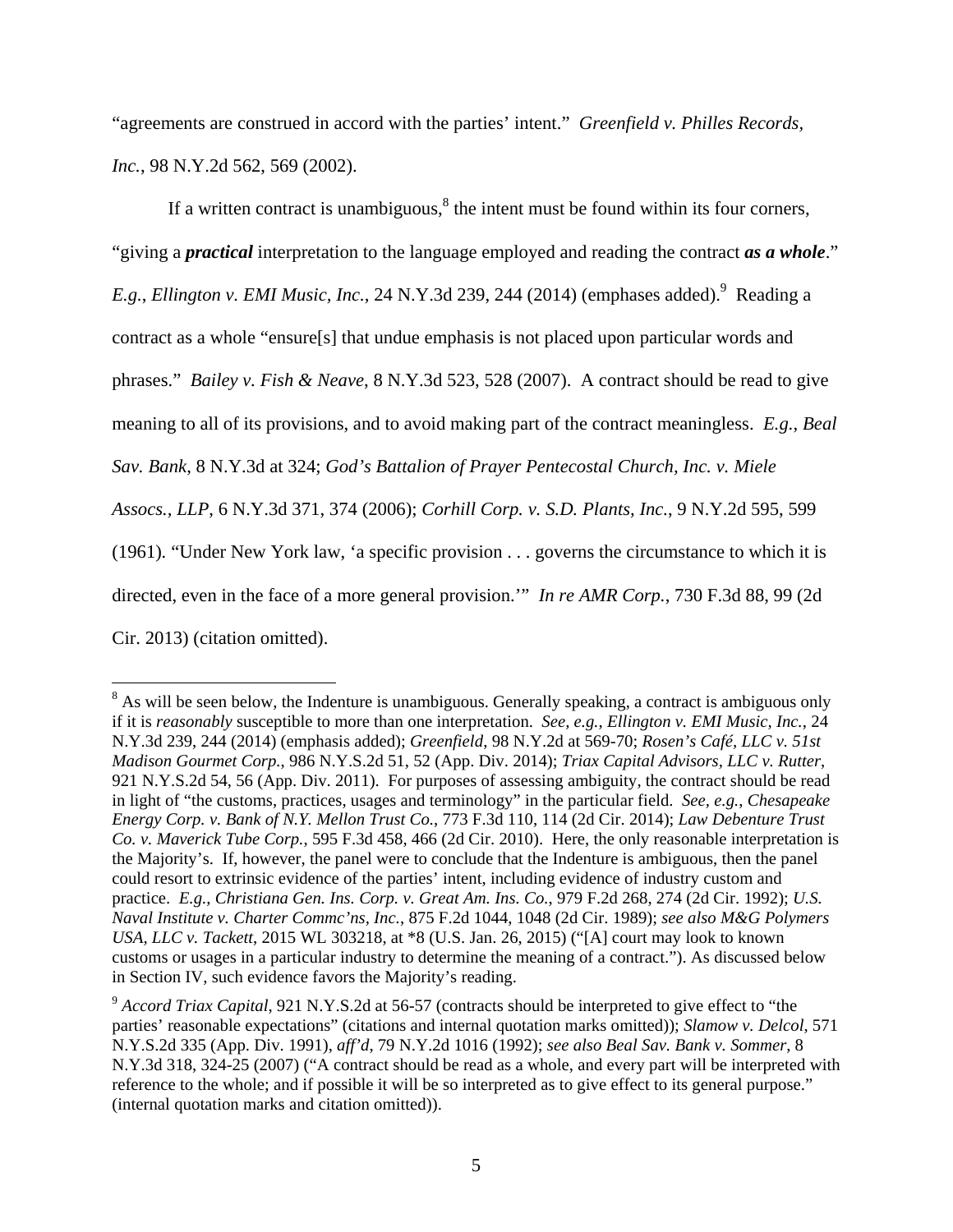More generally, "[t]he presumption in commercial contracts is that the parties were trying to accomplish something rational. [Thus, c]ommon sense is as much a part of contract interpretation as is the dictionary or the arsenal of canons." *Progress Bulk Carriers v. Am. S.S. Owners Mut. Prot. & Indem. Ass'n*, 939 F. Supp. 2d 422, 428-29 (S.D.N.Y. 2013) (M.J.) (quoting *Dispatch Automation, Inc. v. Richards*, 280 F.3d 1116, 1119 (7th Cir. 2002) (Posner, J.)), *aff'd*, 2 F. Supp. 3d 499 (S.D.N.Y. 2014); *accord Koninklijke Philips Electronics N.V. v. Cinram Int'l, Inc.*, 603 F. Supp. 2d 735, 739 (S.D.N.Y. 2009); *see also Fishman v. LaSalle Nat'l Bank*, 247 F.3d 300, 302 (1st Cir. 2001) (Boudin, J.) (siding with party whose contract reading "makes sense—that is, it carries out what one might imagine to be a plausible objective of parties so situated and is consistent with the usage of trade"); *N. German Lloyd v. Guar. Trust Co.*, 244 U.S. 12, 23 (1917) ("Business contracts must be construed with business sense, as they naturally would be understood by intelligent men of affairs.") (Holmes, J.).

Applying these well settled principles, it is clear that there was no Failure to Pay.

### **I. CEOC FULLY DISCHARGED ITS REDEMPTION OBLIGATION ON TIME**

#### **A. New York Law Gives CEOC the Authority To Designate Its Payments**

Section 6.01 of the Indenture, titled "Events of Default," provides in relevant part:

An "Event of Default" occurs with respect to a series of Notes if:

(a) there is a default in any payment of interest . . . on any Note of such series when the same becomes due and payable, and such default continues for a period of 30 days.

(b) there is a default in the payment of principal or premium, if any, of any Note of such series when due at its Stated Maturity, upon optional redemption, upon required repurchase, upon declaration or otherwise.

Section 6.01 is clear and unambiguous: It provides a 30-day grace period for payments of interest, and no grace period for payments of principal. CEOC made the required Redemption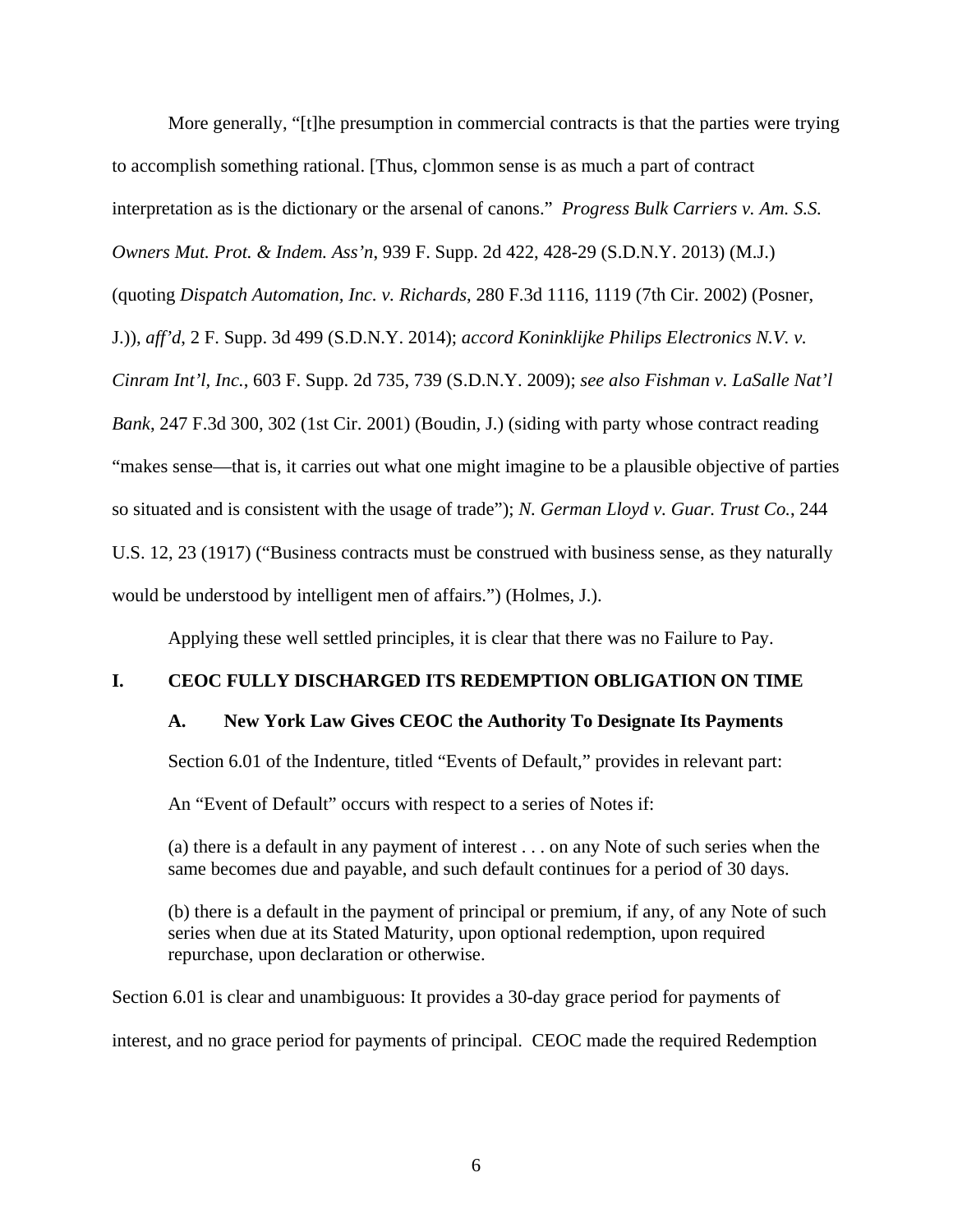pursuant to Section 3.07 of the Indenture, but delayed the Interest Installment in reliance on the grace period afforded by Section 6.01(a).<sup>10</sup>

Under New York law, CEOC's designation of the funds is controlling. It is axiomatic that where a debt is composed of multiple items, "the debtor may direct the application of his payments." *Snide v. Larrow*, 62 N.Y.2d 633, 634 (1984). Cases so holding, in New York and elsewhere, are legion.11 Thus, for example, in *Home & City Savings Bank v. Bilinski*, 580 N.Y.S.2d 561 (App. Div. 1992), a borrower had executed multiple promissory notes under a single line of credit. Funds sufficient to cover only some of the outstanding principal and interest had been paid. The proper allocation of remitted funds, according to the Appellate Division, would be a function in the first instance of the borrower's instructions: "It has long been recognized that, in situations such as the one herein involving a debt composed of several items, a debtor can direct to which item of debt a voluntary payment made by him is to be applied." *Id*. at 563.

Similarly, *Central National Bank of Canajoharie v. Paton*, 109 Misc. 2d 42, 439

N.Y.S.2d 619, 620-22 (Sup. Ct. 1981), held that a mortgage lender was not permitted to pay

<u>.</u>

 $10$  As set forth below, in accordance with Section 3.07 of the Indenture, the Redemption had to, and did, include accrued interest on the amount of principal being redeemed.

 $11$  *E.g.*, *Bank of Cal. v. Webb*, 94 N.Y. 467, 472 (1884) ("A debtor paying money to a creditor to whom he owes several debts may direct the application of the payment . . . ."); *Nat'l Bank of Newburgh v. Bigler*, 83 N.Y. 51, 63 (1880) ("It is the right of a debtor making a payment to dictate, when he does so, upon what distinct and separate liability or demand, held by his creditor, his payment shall be applied."); *Beyer Bros. of L.I. Corp. v. Kowalevich*, 454 N.Y.S.2d 444, 445 (App. Div. 1982) ("As a general rule, the debtor has the right to specify to which debt he wishes a payment to be applied."); *N.Y. Tel. Co. v. State*, 496 N.Y.S.2d 655, 658 (Ct. Cl. 1985); *DiMare Homestead, Inc. v. Alphas Co. of N.Y., Inc.*, 2012 WL 1155133, at \*26 (S.D.N.Y. Apr. 5, 2012) ("[A] debtor owing several accounts to a single creditor may designate the account to which a payment is to be applied." (internal quotation marks and citation omitted)); *Lines v. Bank of Am. Nat'l Trust & Sav. Ass'n*, 743 F. Supp. 176, 180 (S.D.N.Y. 1990) ("[I]t is a well-settled rule [in New York law] that a debtor owing more than one debt to a creditor may prescribe the manner in which a payment is applied."); *see also Lehigh & Hudson River Ry. Co. v. Comm'r of Internal Revenue*, 36 F.2d 719, 720 (2d Cir. 1929) (Hand, J.) ("the ordinary rule is that the debtor . . . may allocate the payment at his will").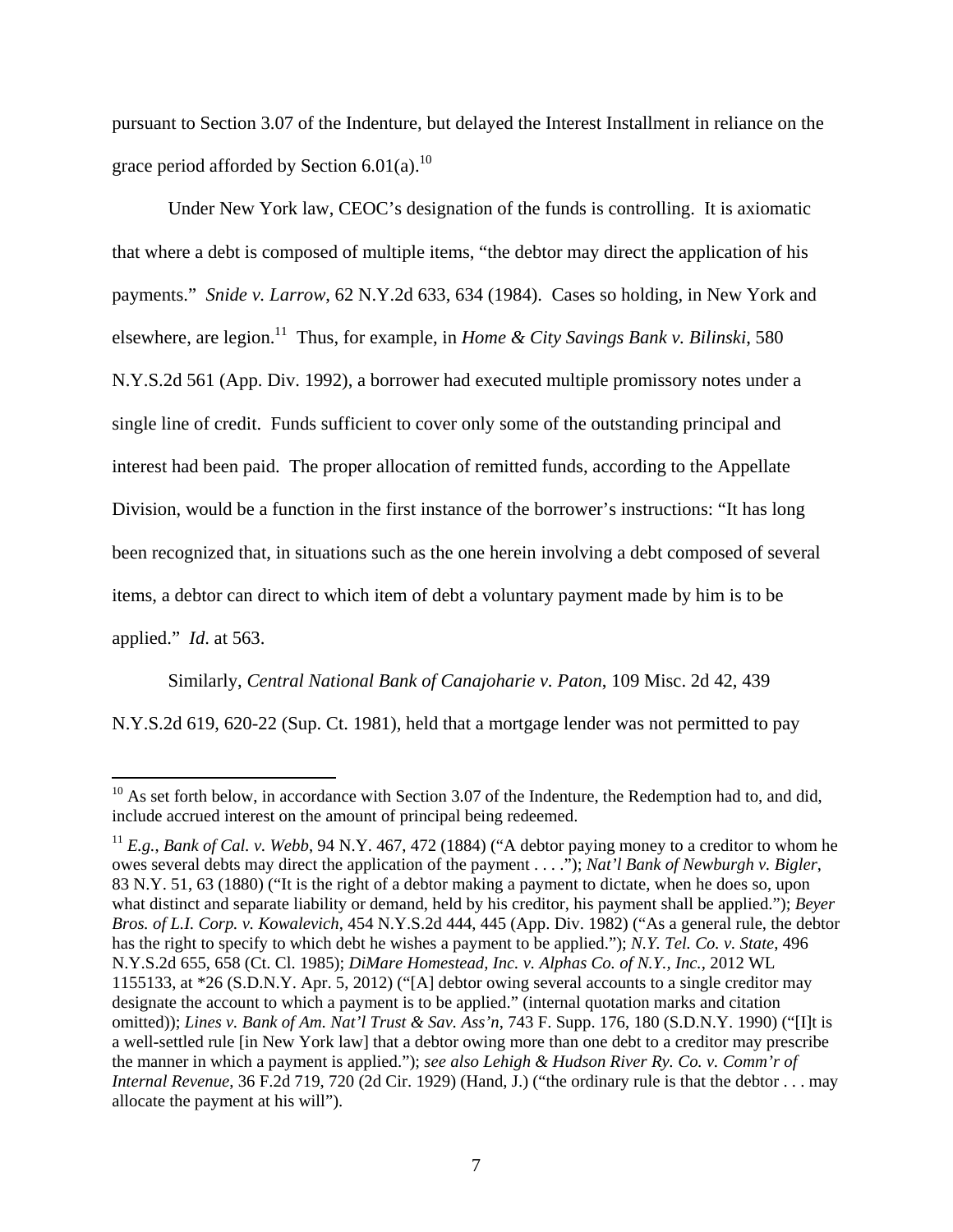outstanding taxes using funds received from the borrowers that were clearly designated as monthly payments on the debt: "It is a well-settled principle that a debtor owing on more than one obligation to another has the right to direct the creditor in the application of funds in reduction of any one or more of the debts." *See also Prudence Realization Corp. v. Jackson*, 212 F.2d 362, 368 (2d Cir. 1954) ("It is settled law that a payor may direct application of his payments amongst matured liabilities. The payments in dispute were made in respect of interest, and to interest obligations [as opposed to principal] they must be applied." (citation omitted)).

In this case, CEOC specified exactly how the funds it was remitting were to be applied, as well settled authority entitled it to do. *See* page 2 above (quoting 8-K reporting on CEOC's instructions to Paying Agent). Section 6.10 of the Indenture removes CEOC's discretion and provides for a mandated application of funds *after* an Event of Default.<sup>12</sup> The Indenture contains no such provision, however, in the absence of an Event of Default. Consistent with New York law, therefore, *before* an Event of Default CEOC was free to designate funds as it wished. Because CEOC never triggered the Event of Default provision for a missed principal payment, and a grace period covered the Interest Installment, Ex. F (Definitions) § 4.5, there could have been no Failure to Pay.<sup>13</sup>

<u>.</u>

 $12$  Section 6.10 provides that, "after an Event of Default," funds received from CEOC are to be distributed as follows:

FIRST: to the Trustee for amounts due under Section 7.07 [relating to compensation of the Trustee]

SECOND: to the holders for amounts due and unpaid on the Notes for principal, premium, if any, and interest, ratably, without preference or priority of any kind, according to the amounts due and payable on the Notes for principal and interest, respectively.

THIRD: to the Issuer . . . .

<sup>&</sup>lt;sup>13</sup> Recall that the Definition of Failure to Pay requires that "any applicable Grace Period have expired," and that there be a failure by CEOC to make a payment "in accordance with the terms" of the Indenture and Notes. A Grace Period, as relevant here, is defined as "the applicable grace period with respect to payments under the relevant Obligation under the terms of such Obligation . . . ." Ex. F. § 1.12(a).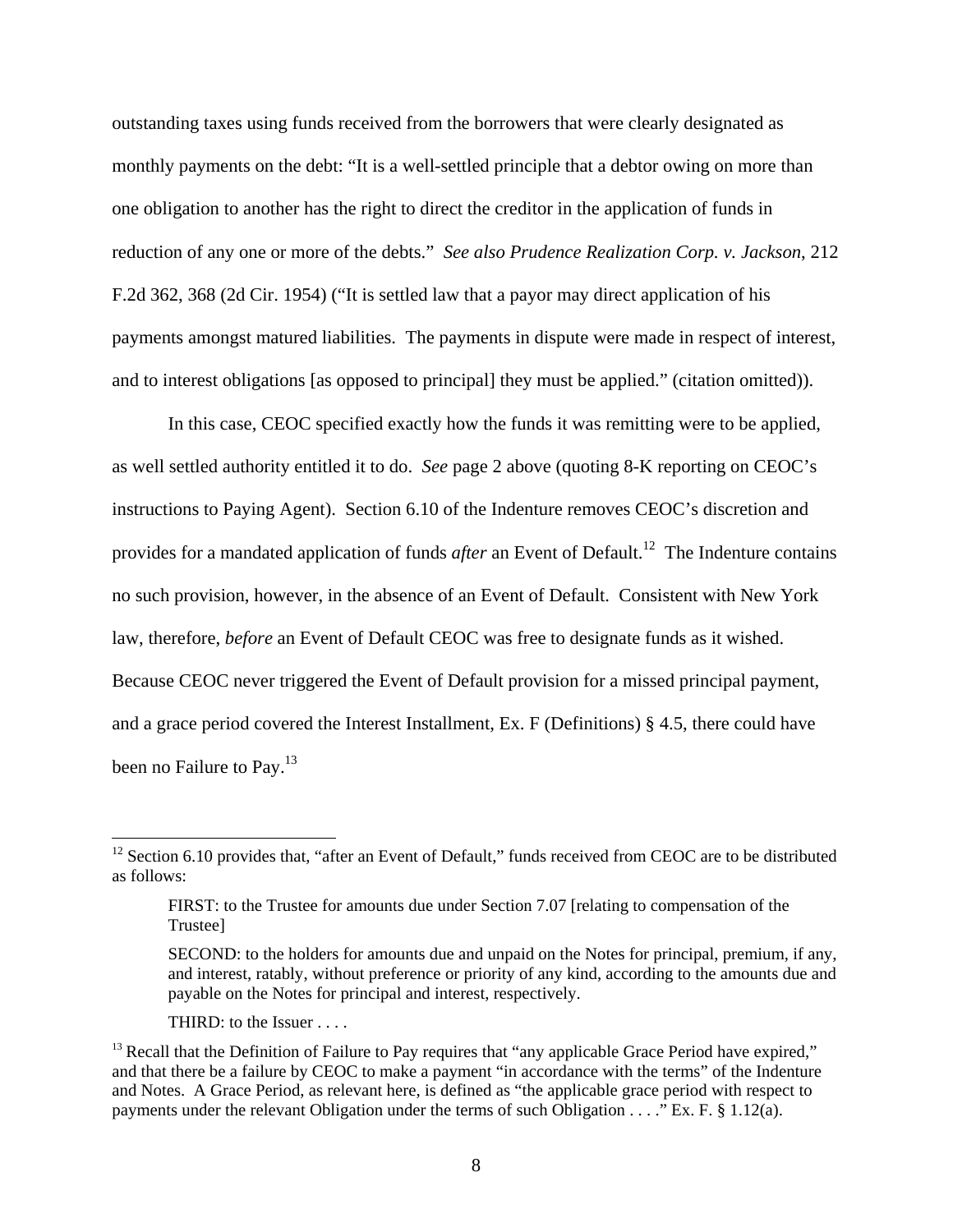### **B. There Is No Indication That the Parties Intended To Eliminate the Grace Period for Interest**

The Minority's entire case rests on Section 4.01. Here is the provision in full:

Payment of Notes. The Issuer shall promptly pay the principal of and interest on the Notes on the dates and in the manner provided in the Notes and in this Indenture. An installment of principal of [sic] or interest shall be considered paid on the date due if on such date the Trustee or the Paying Agent holds as of 12:00 p.m. Eastern time money sufficient to pay all principal and interest then due and the Trustee or the Paying Agent, as the case may be, is not prohibited from paying such money to the holders on that date pursuant to the terms of this Indenture.

The Issuer shall pay interest on overdue principal at the rate specified therefor in the Notes, and it shall pay interest on overdue installments of interest at the same rate borne by the Notes to the extent lawful.

This provision creates, in the first sentence, a covenant requiring the issuer to pay interest and

principal by a certain date, and then *spells out, in the final sentence, the consequences of not* 

*doing so*. In particular, overdue interest accrues on unpaid amounts at specified rates.

CEOC's nonpayment of the Interest Installment on December 15 of course violated the

first sentence—causing overdue interest to accrue on the Interest Installment. But no one has suggested that the nonpayment of the Interest Installment in isolation would be an Event of Default or Failure to Pay, in light of the 30-day grace period in Section 6.01(a). On the contrary, the drafters clearly distinguished between (i) a missed installment of interest, which would result in interest immediately accruing on the unpaid interest, and (ii) an Event of Default giving the Noteholders the right to accelerate, which would not materialize until *the thirtieth day following the date of the missed interest payment*. Section 4.01 as a covenant and Section 6.01 as the criteria for an Event of Default function entirely separately.

Practically speaking, an ISDA Failure to Pay and an Event of Default under the Indenture are synonymous for present purposes.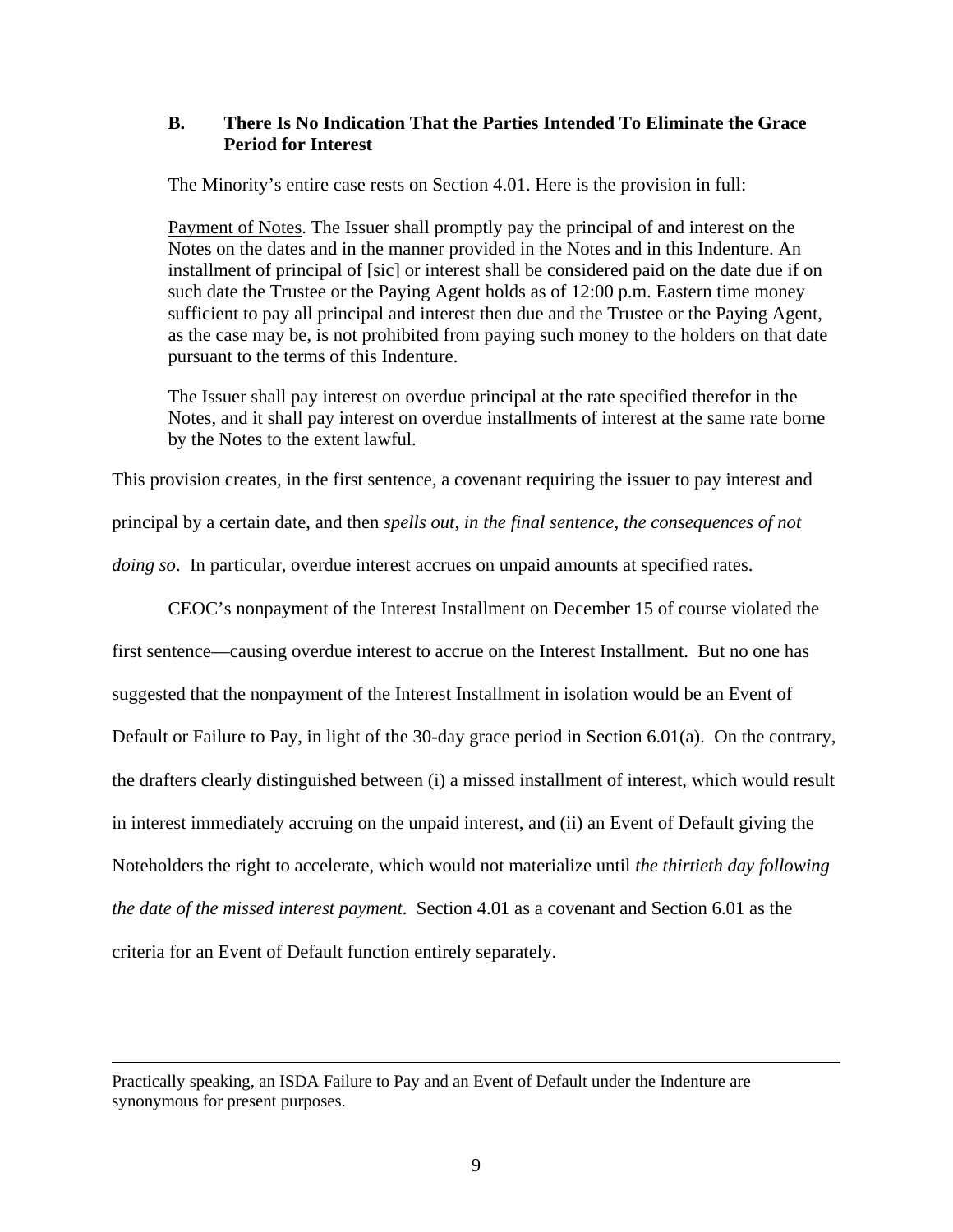The Minority nevertheless relies entirely on the second sentence of Section 4.01, arguing that this text somehow converted the nonpayment of the Interest Installment on December 15 into a failure to make the Redemption (thus triggering Section 6.01(b)).

The practical effect of the Minority view is to eliminate the contractual grace period for any installment of interest that happens to coincide with an AHYDO-related redemption payment. But there is nothing in the Indenture to suggest that that was the parties' "reasonable expectation," *Triax Capital*, 921 N.Y.S.2d at 56 (internal quotations omitted), and plenty to suggest that it was not. If the parties had intended that result, there were much easier and clearer ways to accomplish it, including amending Section 6.01(a) or Section 6.01(b) or both to specify that no grace period would exist for an interest installment due on a date when some kind of redemption of principal was separately due. Moreover, it is difficult to conceive of any commercial rationale for establishing a 30-day grace period for a (relatively large) interest payment and toggling it off whenever a separate (relatively small) AHYDO-related redemption obligation happens to be due the same day.

In sum, the Minority view places "undue emphasis . . . upon particular words and phrases," *Bailey*, 8 N.Y.3d at 528—namely, the second sentence of Section 4.01, and in particular the single word "if" (which does not even mean what the Minority says it means). In so doing, the Minority fails to give the indenture a "practical interpretation" in light of "the contract as a whole," *see Ellington*, 24 N.Y.3d at 244; *Beal Sav. Bank*, 8 N.Y.3d at 324-25, and fails, too, to respect the general presumption that contracting parties "were trying to accomplish something rational," *Koninklijke Philips Electronics N.V.*, 603 F. Supp. 2d at 739. Indeed, the Minority view depends on the bizarre proposition that money that was actually paid should be deemed not to have been paid simply because another payment due that day was not paid. The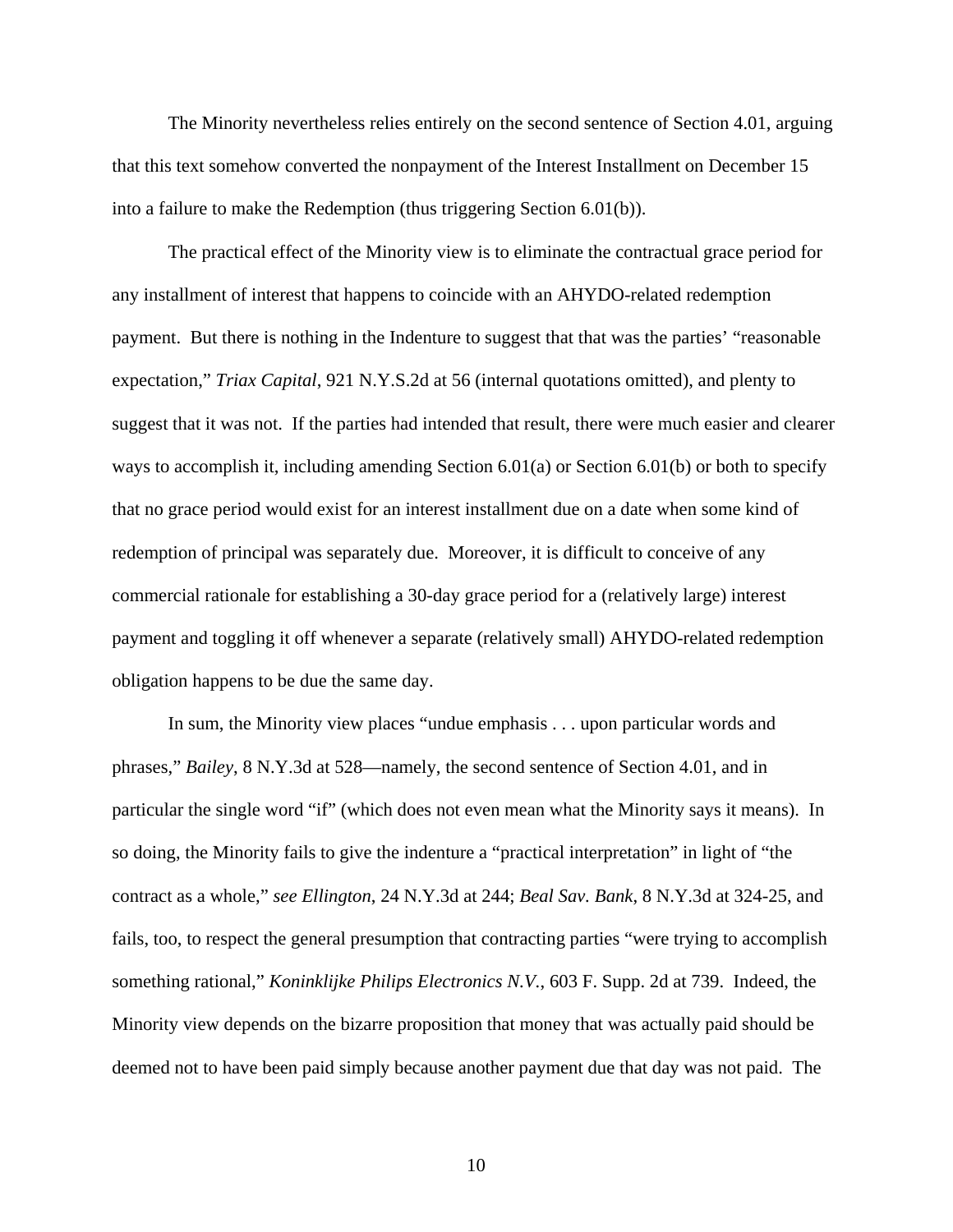Minority view similarly depends on the bizarre proposition that CEOC triggered an immediate Event of Default because of a failure to make a required principal payment, when CEOC, in fact, deposited all funds necessary to make the required principal redemption. This reading has nothing to recommend itself as a matter of contract interpretation, law, or commercial reality.

# **II. ARTICLE III OF THE INDENTURE, NOT SECTION 4.01, GOVERNS THE REDEMPTION AND EXPRESSLY ALLOWED CEOC TO DO WHAT IT DID HERE**

The Minority's construction is inconsistent with the rest of the Indenture. Article III, not

Section 4.01, governs when a redemption obligation is satisfied.

The Redemption in this case was required by paragraph 6 of the Notes, titled "Mandatory

Redemption." (Note that provisions of the Notes are deemed to be provisions of the Indenture.

*See* Indenture § 2.02.) The pertinent portion of paragraph 6 is set forth in the footnote below, <sup>14</sup>

and required CEOC to make the AHYDO-related redemption plus accrued interest thereon.

Redemptions are expressly governed exclusively by Article III of the Indenture, titled

"Redemption." Section 3.02 of that Article provides (emphasis added):

Applicability of Article. Redemption of Notes at the election of the Issuer or otherwise, as permitted or required by any provision of this Indenture, shall be *made in accordance with such provision [e.g., paragraph 6 of the Notes] and this Article*.

Section 3.07 in turn governs how a redemption obligation is satisfied (emphases added):

 $14$  Paragraph 6 provides:

If the 2018 Notes would otherwise constitute "applicable high yield discount obligations" within the meaning of 163(i)(1) of the [Internal Revenue] Code, at the end of each accrual period ending after the fifth anniversary of the 2018 Notes' issuance (each, any "AHYDO redemption date"), the Issuer will be required to redeem for cash a portion of each 2018 Note then outstanding equal to the "Mandatory Principal Redemption Amount" (such redemption a "Mandatory Principal Redemption"). The redemption price for the portion of each 2018 Note redeemed pursuant to a Mandatory Principal Redemption will be 100% of the principal amount of such portion *plus* any accrued interest theron on the date of redemption. The "Mandatory Principal Redemption Amount" means the portion of a 2018 Note that must be required to be redeemed to prevent such 2018 Note from being treated as an "applicable high yield discount obligation" . . . .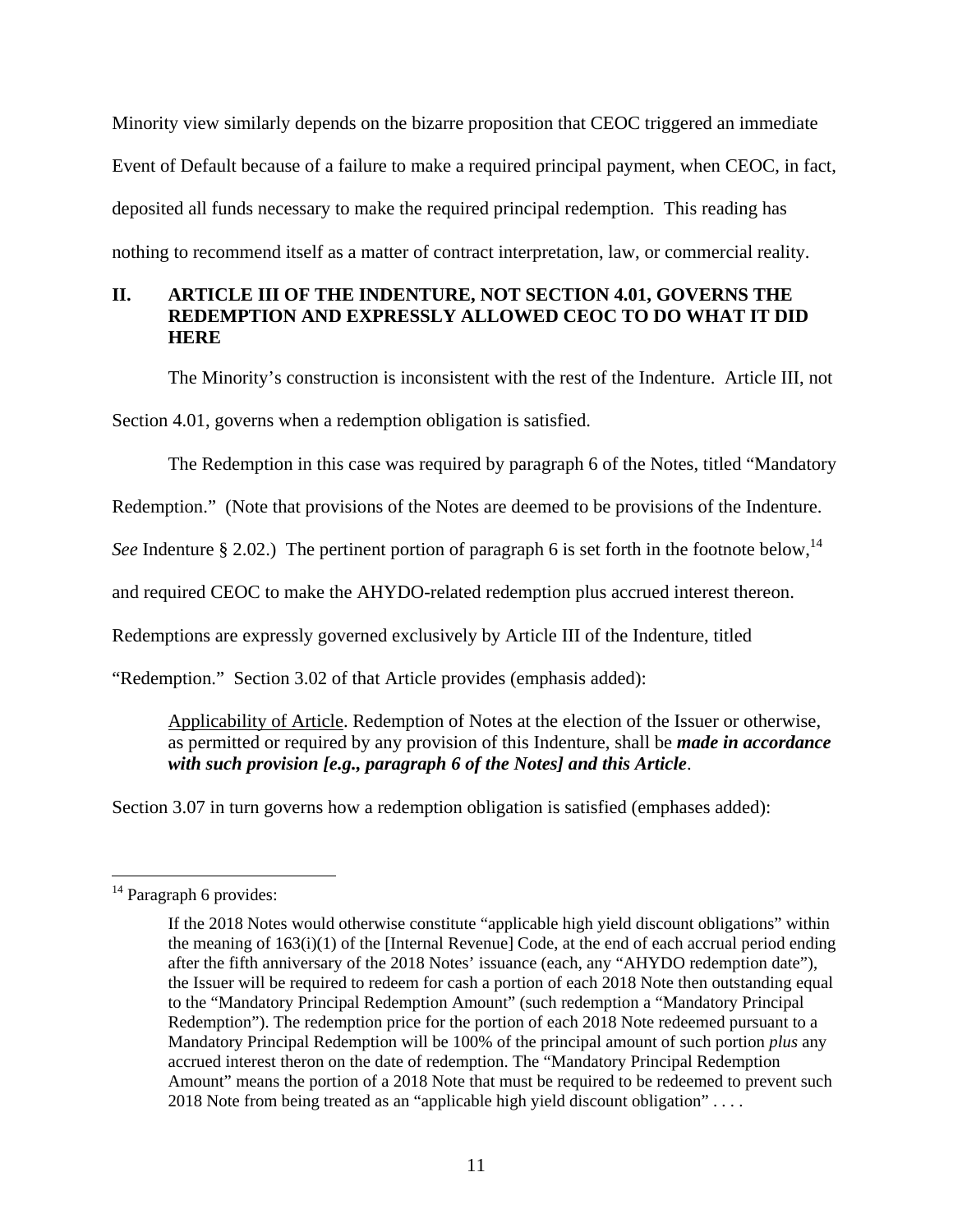Deposit of Redemption Price. With respect to any Notes, prior to *10:00 a.m.*, New York City time, on the redemption date, *the Issuer shall deposit* with the Paying Agent . . . *money sufficient to pay the redemption price of and accrued interest on all Notes or portions thereof to be redeemed on that date* . . . . On and after the redemption date, *interest shall cease to accrue on Notes or portions thereof called for redemption so long as the Issuer has deposited with the Paying Agent funds sufficient to pay the principal of, plus accrued and unpaid interest on, the Notes to be redeemed*, unless the Paying Agent is prohibited from making such payment pursuant to the terms of this Indenture.

CEOC fully complied with this provision when it (i) redeemed \$17.5 million principal amount of the Notes in accordance with paragraph 6 of the Notes and (ii) deposited \$18.6 million with the Paying Agent "prior to 10:00 a.m. . . . on the redemption date." The plain import of Section 3.07 is that "so long as" the Issuer has deposited the requisite funds (*i.e.*, for redeemed principal plus interest thereon), its payment obligations with respect to the portion of the debt being redeemed are satisfied, and interest no longer accrues on the redeemed portion. This feature of Section 3.07 is mirrored in Section 2.09 of the Indenture, titled "Outstanding Notes" (emphasis added):

If a Paying Agent segregates and holds in trust, in accordance with this Indenture, *on a redemption date* or maturity date *money sufficient to pay all principal and interest payable on that date with respect to the Notes (or portions thereof) to be redeemed* or maturing, as the case may be, and no Paying Agent is prohibited from paying such money to the holders on that date pursuant to the terms of this Indenture, *then on and after that date such Notes (or portions thereof) cease to be outstanding and interest on them ceases to accrue*.

Thus, if the Issuer makes a timely redemption payment, then the debt in question is no longer outstanding and interest ceases to accrue.

The Minority reading of Section 4.01 of the Indenture would nullify Sections 2.09, 3.02, and 3.07, which alone is reason enough to reject it. *See, e.g.*, *Beal Sav. Bank*, 8 N.Y.3d at 324; *Corhill Corp.*, 9 N.Y.2d at 599. The Minority view is that, even though CEOC did precisely what Sections 3.07 and 2.09 say is necessary to retire the redeemed portion of the debt, nevertheless the Redemption should not be counted as having been made at all (meaning that the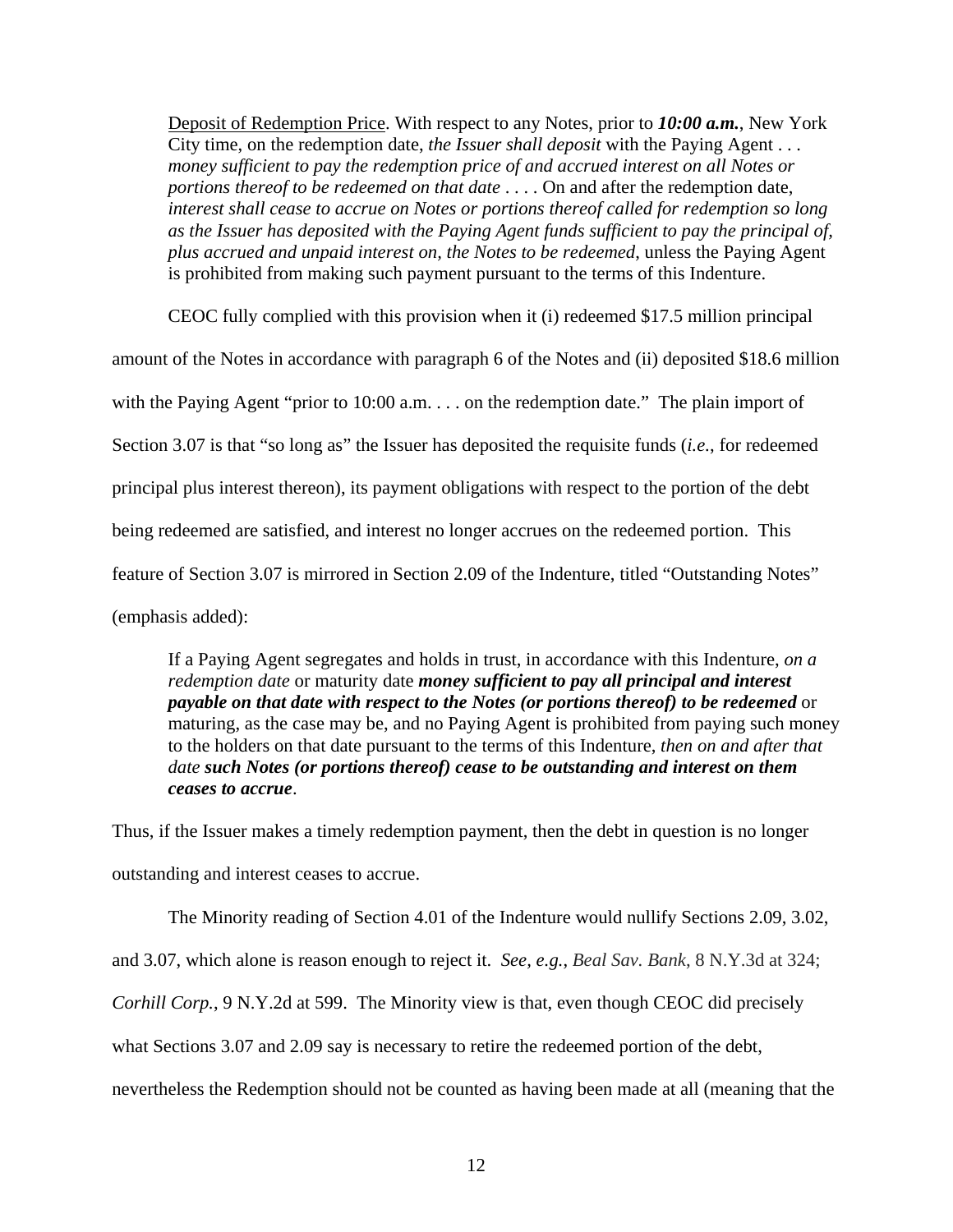principal in question was not retired and interest would continue to accrue on it) merely because CEOC determined to rely upon its contractual grace period in connection with the altogether separate Interest Installment due the same day. In other words, a payment of principal and accrued interest thereon are *not* effective to redeem debt if a separate installment of interest is due that day and deferred pursuant to a grace period.

But the Indenture contains not one, but two, provisions that expressly provide for a contrary result. Sections 3.07 and 2.09 make plain that a redemption obligation is deemed satisfied provided that the issuer deposits the amount of principal being redeemed plus accrued interest—which is exactly what CEOC did. *Cf. Two Guys from Harrison-N.Y. v. S.F.R. Realty Assocs.*, 63 N.Y.2d 396, 405 (1984) ("'We may not construe the covenant as prohibiting in one subdivision that which it expressly sanctions in another.'" (citation omitted)). Even in the absence of Section 3.02 (which makes express that redemptions are governed by Article III), to the extent there were conflicts between Sections 3.07 and Section 4.01, the more specific redemption provision (Section 3.07) would control over the more general provision governing payment on the Notes (Section 4.01) under well settled principles of New York law.<sup>15</sup>

There are other conflicts, too. Section 3.07 *requires* that a redemption payment be made "*prior to* 10:00 a.m." Section 4.01 uses a 12:00 p.m. cut-off and says nothing about the obligation to make a redemption "prior to" 10:00 a.m. All of these conflicts can be avoided, as New York law instructs, by reading Section 4.01 not to apply to the Redemption at all. Indeed,

<u>.</u>

<sup>15</sup> As the Second Circuit explained in *Capital Ventures Int'l v. Republic of Argentina*, 652 F.3d 266 (2d Cir. 2011): "New York . . . follows the common (and commonsensical) rule that a specific provision like Section 6.01 governs the circumstance to which it is directed, even in the face of a more general provision like Section 9.05." *Id*. at 271 (citing *Muzak Corp. v. Hotel Taft Corp.*, 1 N.Y.2d 42, 47 (1956)); *accord In re AMR Corp.*, 730 F.3d 88, 99 (2d Cir. 2013).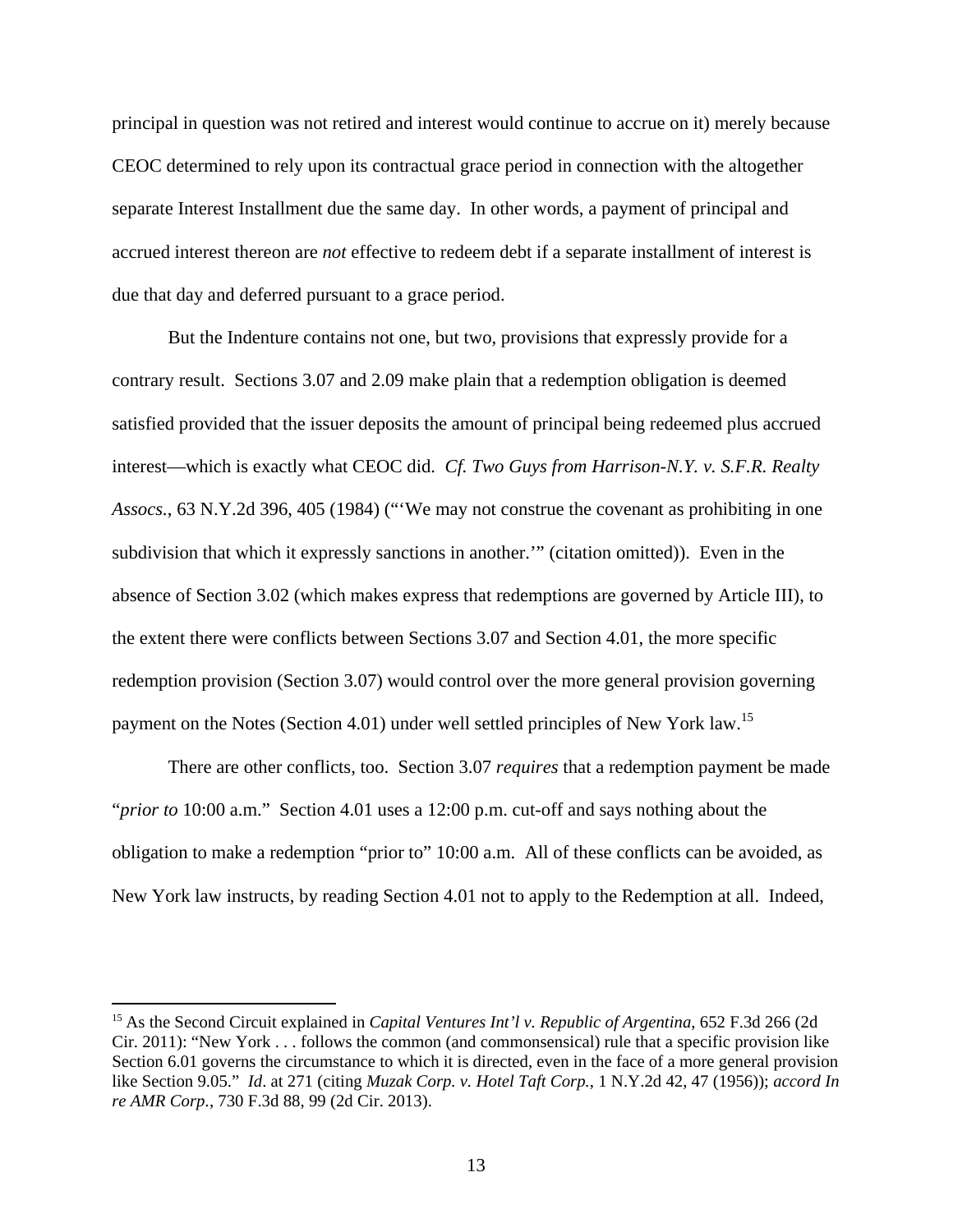the second sentence of Section 4.01 by its terms applies to "installments of principal or interest," which are concepts entirely distinct from the redemption at issue here.<sup>16</sup>

# **III. THE SECOND SENTENCE OF SECTION 4.01, EVEN ASSUMING IT APPLIES TO A REDEMPTION, IS NOTHING MORE THAN A SAFE HARBOR FOR DEEMING PRINCIPAL AND INTEREST PAID ON A CERTAIN DATE**

Even assuming for the sake of argument that the second sentence were to apply to a redemption, all it does is set forth conditions that, when satisfied, are sufficient (not necessary) to consider payment made on a particular date.

The Submissions rest on the incorrect premise that "Section 4.01 of the Indenture states that an installment of principal or interest is considered paid *only if* the Trustee or Paying Agent holds funds sufficient to pay all principal and interest then due." Ex. G (Dec. 19 Submission) (emphasis added); *see also* Ex. H (Dec. 22 Submission) at 1 (describing Section 4.01 as "an explicit provision establishing that a payment is deemed made *only if* all amounts of principal and interest due on such date are fully funded." (emphasis added)).

That is not what Section 4.01 says. Applying basic principles of logic to the provision as it is written—with the word "if," but not the phrase "only if"— the second sentence establishes a *sufficient* condition for deeming the payment of "an installment of principal or interest" made on a given due date, not a *necessary* condition. Principal or interest will be deemed made on the date in question if the specified conditions are satisfied, but that is very different from saying that

<sup>&</sup>lt;sup>16</sup> According to *Black's Law Dictionary* 1390 (9th ed. 2009), "redemption" is "the reacquisition of a security by the issuer" and usually "refers to the repurchase of a bond *before maturity*" (emphasis added). *See also IBJ Schroder Bank & Trust Co. v. Fairfield Communities, Inc.*, 178 F.3d 78, 81-82 (2d Cir. 1999) (distinguishing between an Indenture provision that governs "partial and complete redemption of the Notes *prior* to maturity" and "other requirements for payment *upon* maturity"); *Chem. Bank & Trust Co. v. Prudence-Bonds Corp.*, 207 F.2d 67, 72 (2d Cir. 1953) (distinguishing between "*redemption*," which could happen only "before maturity," and "final *payment* at maturity" in order to avoid a "pointless" and confusing redundancy").The Indenture and prospectus for this offering are generally sensitive to the distinction between redemptions and repayments of principal at maturity. *See, e.g.*, Ex. A §§ 8.01(a)(i), 8.02(a)(i) (distinguishing between payment on the Notes "at maturity" and "redemption"); Ex. P at 132, 222 (distinguishing between CEOC making payment by way of "principal" and "redemption").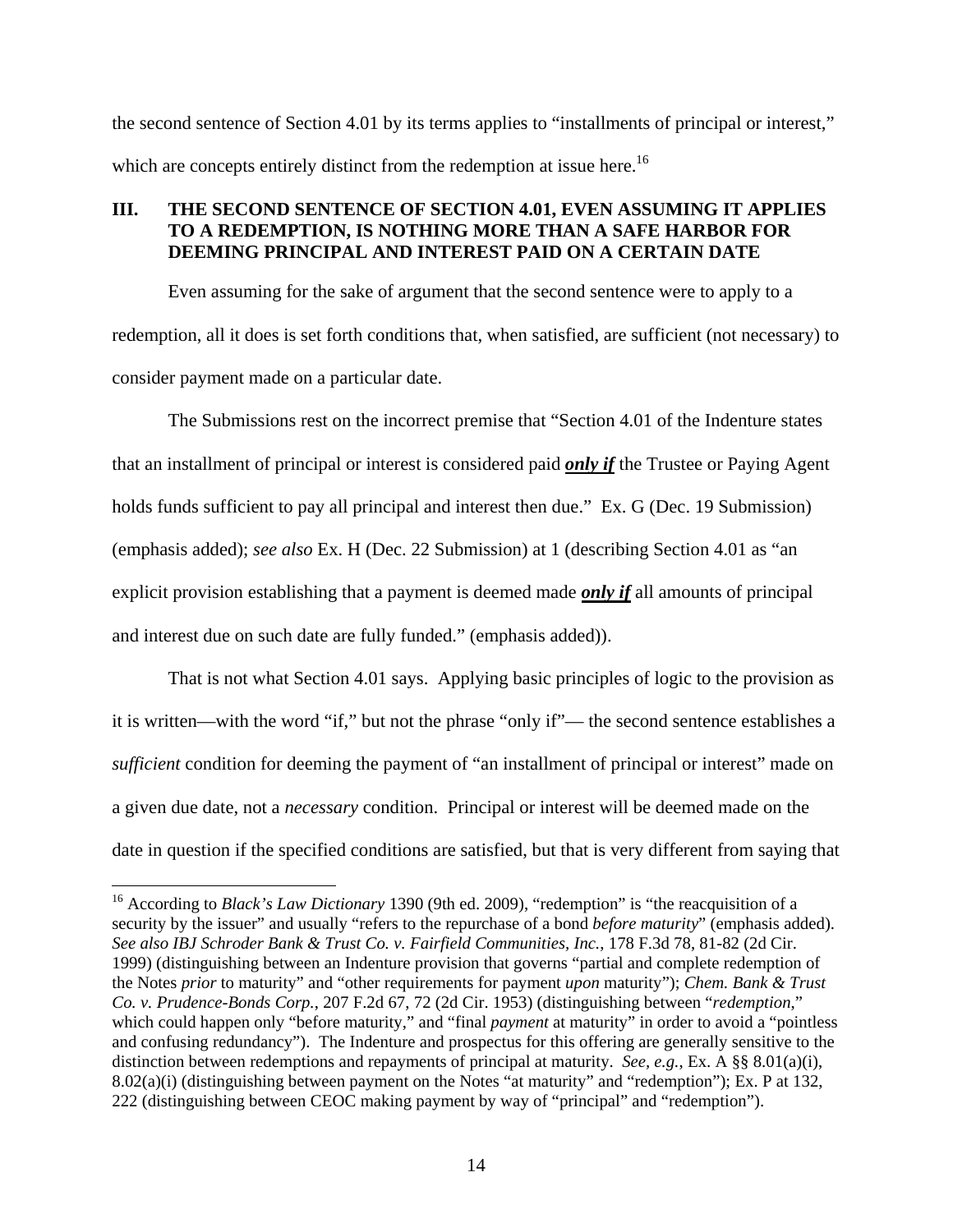these conditions *must* be satisfied in order for principal or interest to be timely paid. Judge Easterbrook discussed this logical distinction in *Alden Mgmt. Servs., Inc. v. Chao*, 532 F.3d 578, 581 (7th Cir. 2008), explaining: "'If A then B' . . . differs from 'only if A, then B' . . . [Plaintiff] confuses necessary and sufficient conditions. An aggrieved party's protest is sufficient to require an investigation but is not necessary." *See also Twp. of Tinicum v. U.S. Dep't of Transp.*, 582 F.3d 482, 488-89 (3d Cir. 2009) ("The phrase "only if" describes a necessary condition, not a sufficient condition.  $\dots$  A necessary condition describes a prerequisite.  $\dots$  The word "if" describes a sufficient condition.  $\ldots$  A sufficient condition is a guarantee.").<sup>17</sup>

Put differently, the sentence creates a safe harbor: So long as the Issuer, by 12:00 p.m. on the relevant date, deposits the requisite funds with the Trustee, the Issuer avoids any claim that it did not make all payments due on that specific date—as well as the imposition of overdue interest specified in Section 4.01 as the consequences of such a failure. The Issuer would not be responsible if, for example, the Trustee for some reason failed to distribute the funds to the Noteholders, or distributed them improperly, for example by incorrectly allocating as between principal and interest. The sentence does *not* say that, if the Issuer deposits funds for one but not both payment obligations due on a given day, then neither can be deemed made unless both are. Here, the safe harbor is unnecessary to consider because CEOC fulfilled the Redemption obligation.

If the sentence meant what the Submissions say it means ("considered paid *only* if . . . ."), then the following would be an Event of Default: On a date when an installment of principal and interest are both due, the Issuer deposits sufficient funds for principal, but elects to *mail a check*

 $17$  The Minority commits what is known in logic as the fallacy of denying the antecedent. "If P, then Q" does not mean "If not P, then not Q." *See, e.g.*, T. EDWARD DAMER, ATTACKING FAULTY REASONING 77-78 (6th ed. 2009). An illustration of this fallacy: If Newt is a dog, then Newt must be an animal. Newt is not a dog. Therefore Newt is not an animal. *Id*.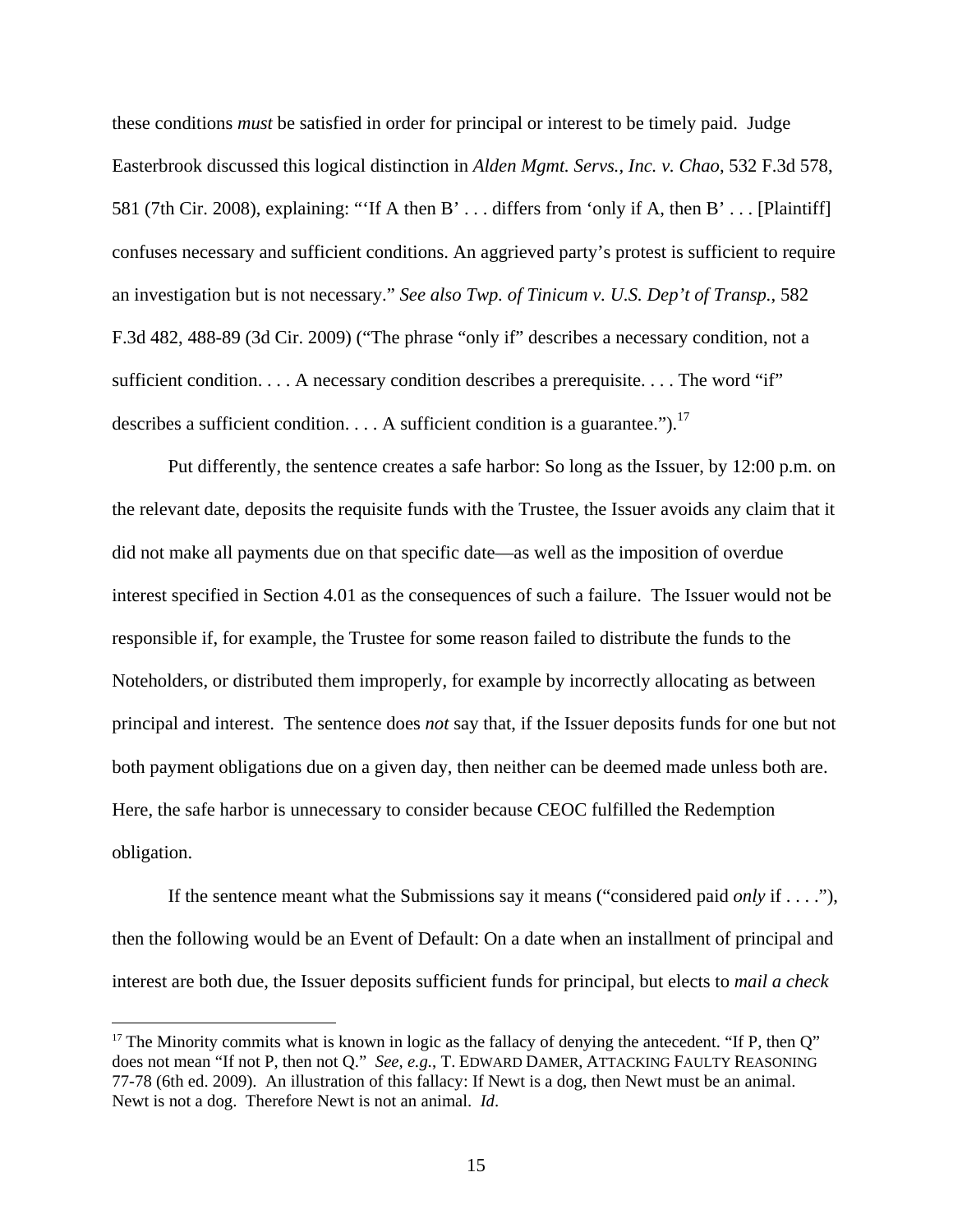*for the interest to the Noteholders*. If the second sentence really meant that either everything is deposited with the Trustee or nothing is, then this fact pattern would constitute non-payment of principal pursuant to Section 6.01(b). But the Notes (which as noted above are incorporated into the Indenture) *expressly allow the Issuer to mail checks for Interest*. 18 Under New York law a contract must be read as a whole and in a way that avoids making provisions meaningless. *E.g.*, *Beal Sav. Bank*, 8 N.Y.3d at 324. The Minority position fails to do that.

In any event, the Minority cannot have it both ways. It cannot on the one hand argue for a technical, literal interpretation of the second sentence of Section 4.01 that leads to a commercially unreasonable result, while at the same time sweeping under the rug the sentence's use of the word "if" (and not "only if"), which fails to support the Minority's interpretation.

#### **IV. EVIDENCE OF MARKET UNDERSTANDING UNDERMINES THE MINORITY POSITION**

In light of the analysis set forth above, the Majority submits that the Indenture is not ambiguous. However, if the Indenture were deemed ambiguous, then under New York law a court would ascertain the parties' intent by looking to extrinsic evidence, including evidence of custom and practice in the industry. *See* footnote 8 above. Particularly relevant here are the registration statement and prospectus filed with the Securities and Exchange Commission ("Disclosures") for the Notes, and the Disclosures for *other* bond issues with an AHYDO-related redemption feature. These documents are far more useful for discerning the intent of the parties to this transaction than the American Bar Association's Commentaries to the Revised Model Simplified Indenture ("Commentaries" to the "Model"), which deal with different indenture

<sup>&</sup>lt;sup>18</sup> *See* Ex. B § 2 ("The Issuer shall make all payments in respect of a certificated Note (including principal, premium, if any, and interest) at the office of the Paying Agent, except that, at the option of the Issuer, payment of interest may be made by mailing a check to the registered address of each holder thereof.").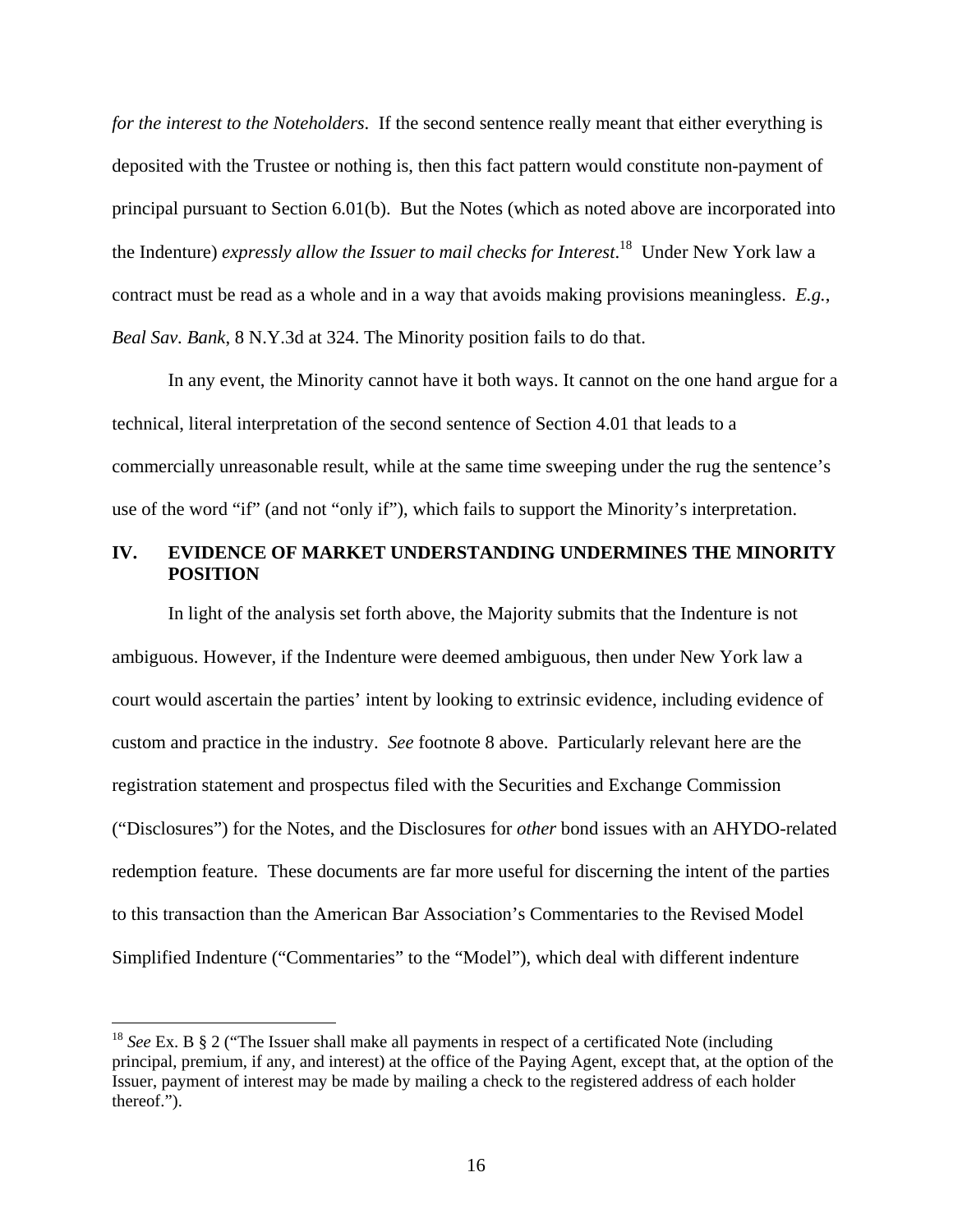provisions with different language at a different time (without reference to actual contracting parties).

If the Section 6.01(a) grace period for interest payments were indeed contingent on a separate redemption payment not being due the same day, this would be a material term of the Notes and a significant enough feature that one would expect to see mention of it in the Disclosures. *See* SEC Regulation S-K, Item 202, 17 C.F.R. § 229.202 (requiring disclosure of "[t]he general type of event that constitutes a default"). There is no such mention. On the contrary, the "Description of Exchange Notes" section of the prospectus for the Notes (excerpted in Ex. P) states, without qualification, that an Event of Default includes "a default in any payment of interest on any Note . . . when due, continued for 30 days." Ex. P at 218. The absence of any suggestion that, in light of Section 4.01, this grace period might disappear just because interest is due the same day as a tax-related redemption obligation, is powerful evidence that the transaction participants and the marketplace did not understand the Indenture to mean what the Minority would like it to mean.

 In a similar vein, we have attempted to locate the Disclosures for all other debt issuances containing an AHYDO-related redemption feature of the kind at issue here.<sup>19</sup> We found twentytwo such issuances. All of them had 30-day grace periods for missed interest payments. But there was no suggestion in any of the SEC Disclosures that the grace period was qualified by anything in Section 4.01. *See* Exhibit Q for pertinent excerpts. What is more, in a number of those cases, Section 4.01 adopted a different formulation, which made clear that the "all principal and interest then due" language relates only to the specific installment at issue and not

<sup>&</sup>lt;sup>19</sup> Specifically, we searched a database of EDGAR filings for any S-4 registration statement or associated prospectus containing the phrase "AHYDO Redemption".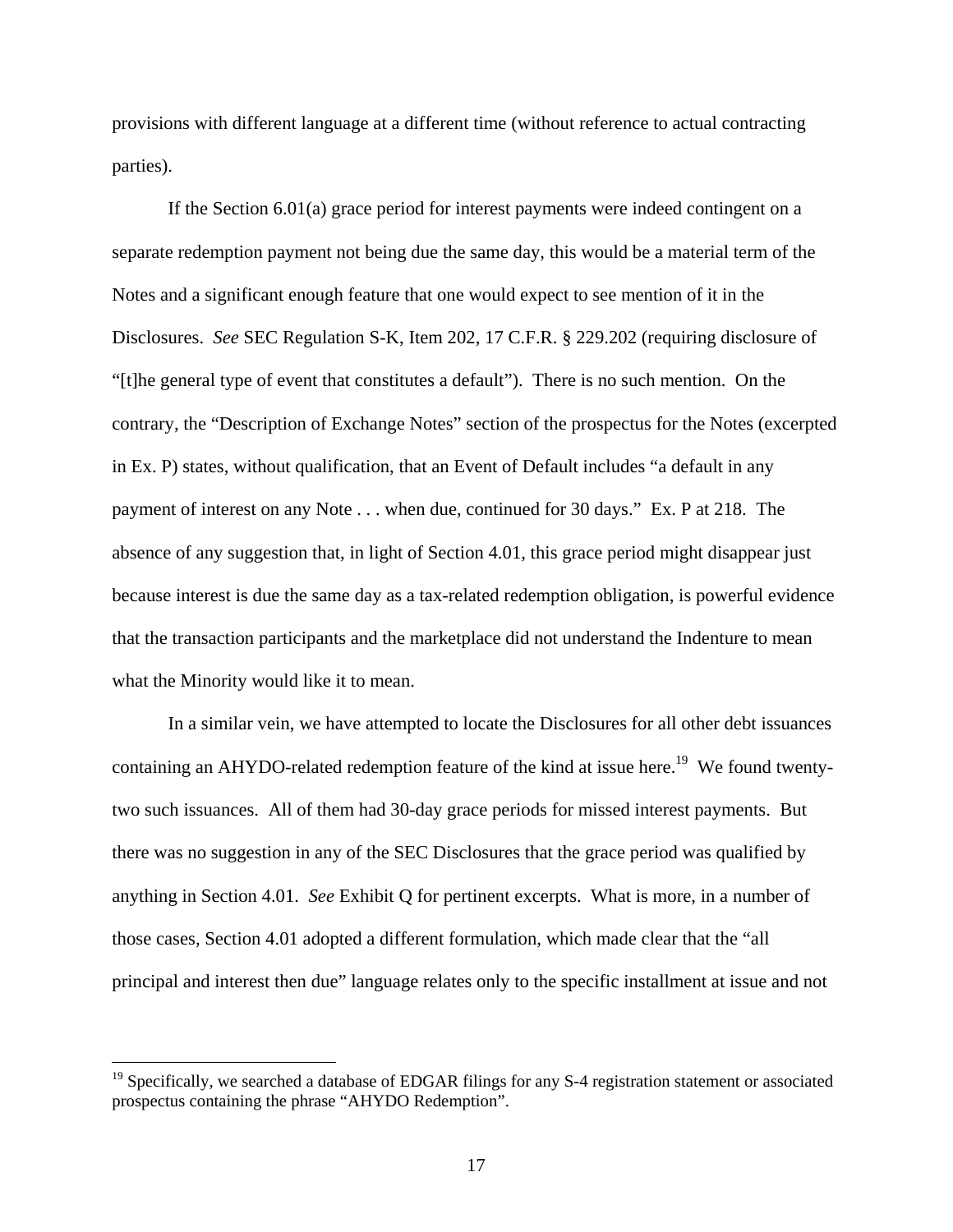to all other items that might be due that same day.<sup>20</sup> In none of these cases was there any suggestion in the Disclosures that the different language used was of any significance to the substantive rights of the parties. To the contrary, regardless of the precise language used in Section 4.01, the disclosure about the application of the grace period was exactly the same, reflecting that any difference in language between indentures was not intended to effect any change in the clear, unambiguous 30-day grace period for installments of interest expressly provided for in the Indenture. $^{21}$ 

As for the Commentaries, the Minority has in the past claimed to draw support from a single sentence referring to the Model's Section 4.01. *See* Ex. H at 2. This sentence, which is set forth in the footnote below,<sup>22</sup> does not provide the support the Minority claims. As the Second Circuit has noted, the Commentaries "do not, of course, provide authoritative guidance on New York law." *NML Capital v. Republic of Arg.*, 621 F.3d 230, 241-42 (2d Cir. 2010) (referring to the American Bar Foundation's Commentaries on Model Debenture Indenture Provisions). More fundamentally, the sentence in question does not address the issue of a grace period at all. The Commentaries say nothing at all about the relationship between Section 4.01 and the Event of Default provisions, much less whether Section 4.01 somehow overrides the

 $20$  For example, in indentures for American Apparel and Interline Brands transactions, the drafters replaced "sufficient to pay all principal and interest then due" with "sufficient to pay the installment in full" and "sufficient to pay the installment then due." *See* Ex. Q at Q-1, Q-5, Q-20, Q-100.

 $21$  In addition, we are aware of no cases in which Section 4.01 was modified the other way, that is, to make it explicit that a failure to pay interest subject to a grace period but due the same day as a redemption would constitute an Event of Default. If the Minority contends that no indentures have been modified in the other direction because the operative language on its face clearly goes their way, we note that under New York law, there is no warrant for consulting extrinsic evidence like this *unless* the Indenture is ambiguous. The Minority cannot have it both ways: either the language at issue is ambiguous or it is not, but if it is ambiguous, then the panelists should accord significance to the fact that the ambiguity has only ever been clarified in one direction—the Majority's.

<sup>&</sup>lt;sup>22</sup> "This Section makes clear that the Company must deposit an amount sufficient to pay all principal and interest due on the particular date, not (for example) just enough to pay principal and interest on Securities called for redemption if other amounts are due on the same date." Ex. R § 4.01 cmt. 2.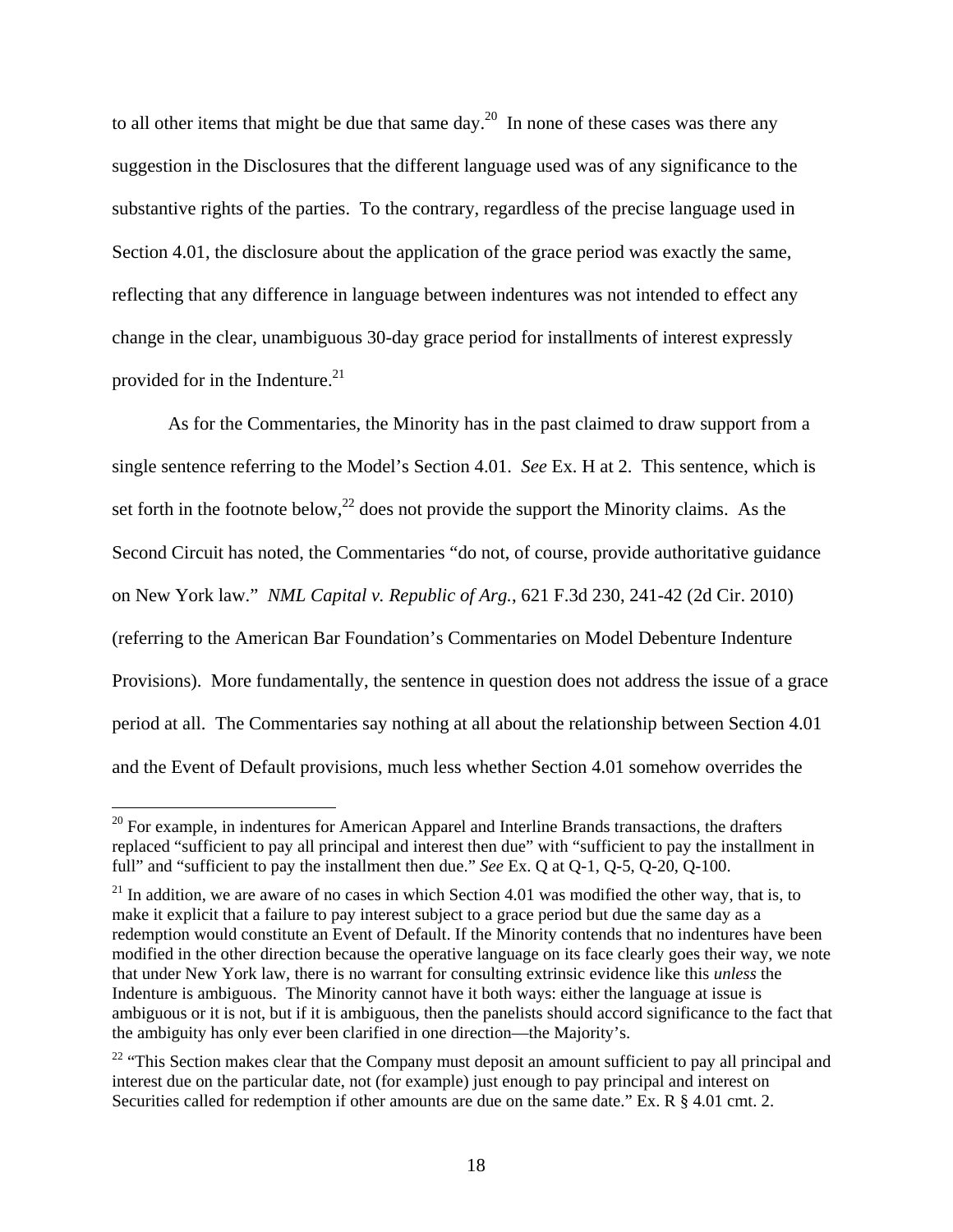traditional grace period for interest in Section 6.01(a). Nor do the Commentaries even remotely suggest that Section 4.01 is intended to limit a borrower's traditional right to allocate its payments.

At most, the Commentaries clarify that compliance with the requirements to satisfy a redemption obligation in the Model's Section 3.05 (the counterpart to the CEOC Indenture's Section 3.07) does not somehow eliminate the issuer's obligation to make other interest payments due that same date.<sup>23</sup> Confirmation that the interest payments remain due, however, is quite a different thing from eliminating the 30-day grace period for them. Nothing in the Commentaries suggests the latter result.

Beyond that, there are significant differences between this Indenture and the Model. For example, the Model has no Section 3.02 expressly providing that redemptions are to be governed by "this Article," *i.e.*, Article III; this Indenture does. *See* Ex. R art. III. Model Section 4.01 does not use the word "installment," *id*. § 4.01; this Section 4.01 does. And as noted, parties have sometimes revised Section 4.01 in ways that slam the door shut on the Minority's position. So even if the Commentaries meant what the Minority says (and they do not), it would still beg the question whether *this* Indenture was intended to reflect the Minority understanding, given that the Indenture actually *departs* from a Model that supposedly accords with the Minority view. *Cf*. *Kaiser Aluminum Corp. v. Matheson*, 681 A.2d 392, 397 (Del. 1996) ("Such models are an aid to drafting and construction. . . . but interpretation may become problematic if the drafter excludes key language from the model provision.").

<sup>&</sup>lt;sup>23</sup> Model Section 3.05 contemplates that in some circumstances the Paying Agent will return funds deposited for, but in excess of, what is needed for a redemption. Ex. R § 3.05 ("The Paying Agent shall return to the Company any money not required for that purpose"—redemption—"because of conversion of Securities."). This of course does not mean that the issuer is entitled to return of funds corresponding to installments of interest due the same day as a redemption. The Commentaries to Section 4.01 clarify that.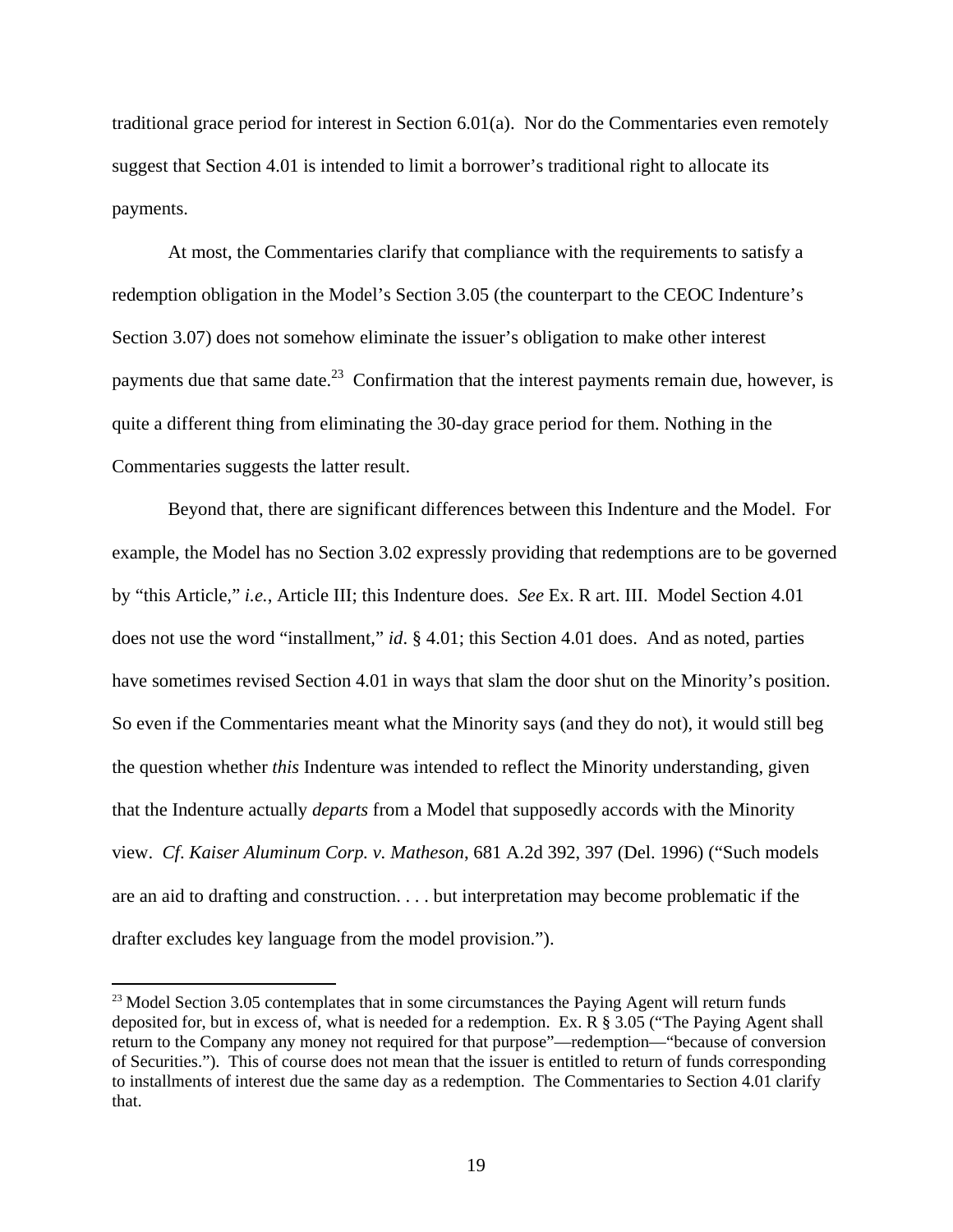#### **CONCLUSION**

CDS are intended to hedge against bona fide defaults that are reasonably clear to market participants—not as a kind of "gotcha" product that rewards an opportunistic position advanced by no party to the underlying instrument. The panel's role here is to predict how a New York court would actually adjudicate the question whether CEOC experienced an Event of Default on December 15. Consider how a court would react had CEOC paid the Redemption on December 15, and then paid the outstanding Interest Installment on January 14. In New York law, "[e]quity will often intervene to prevent a substantial forfeiture occasioned by a trivial or technical breach." *Fifty States Mgmt. Corp. v. Pioneer Auto Parks, Inc.*, 46 N.Y.2d 573, 76-77 (1979). Here, even setting aside the many doctrinal points on which the Majority has the better of the argument, it is highly unlikely that a court would read the Indenture to have accelerated the Notes, causing CEOC to collapse (a "substantial forfeiture"), purely because of the "[hyper]technical" reading of a single sentence offered by the Minority.

For all the reasons set forth above, the External Review Panel should answer the Reviewable Question in the negative. $24$ 

 $24$  The Submissions also advanced as a basis for a Failure to Pay the fact that the Trustee chose to distribute the proceeds from the Redemption not in accordance with CEOC's instructions, but pro rata to principal and interest as contemplated by Section 6.10 of the Indenture after an Event of Default. *See*  Exs. G, H. The DC unanimously rejected that argument. *See* Ex. I. The reason for the Trustee's pro rata distribution was that a subset of Noteholders had alleged (although CEOC disputed it) that a default had taken place on October 15, and instructed the Trustee to distribute any funds collected on a pro rata basis. *See* Exs. D, E. The question whether a default in fact took place on October 15 is not before this panel. To the extent the Minority may attempt to confuse matters by arguing that a Failure to Pay Credit Event occurred as a result of supposedly "required pro rata application by the Trustee" (*see* Ex. H at 2), their argument is purely circular. It would appear to go like this: (i) no principal redemption occurred on December 15 because CEOC did not pay "all principal and interest then due"; (ii) therefore, an Event of Default occurred on December 15 pursuant to Section 6.01(b) of the Indenture; (iii) therefore the Trustee was correct to allocate pro rata; (iv) since the Trustee allocated pro rata, the Noteholders received less than the full amount of principal due; and (v) there was therefore an Event of Default or Failure to Pay. But if we are correct that there was no Event of Default stemming from CEOC paying the Redemption and deferring the Interest Installment, then there was no basis for the pro rata distribution because pro rata distribution is permitted only if there is an Event of Default. *See* Indenture § 6.10.